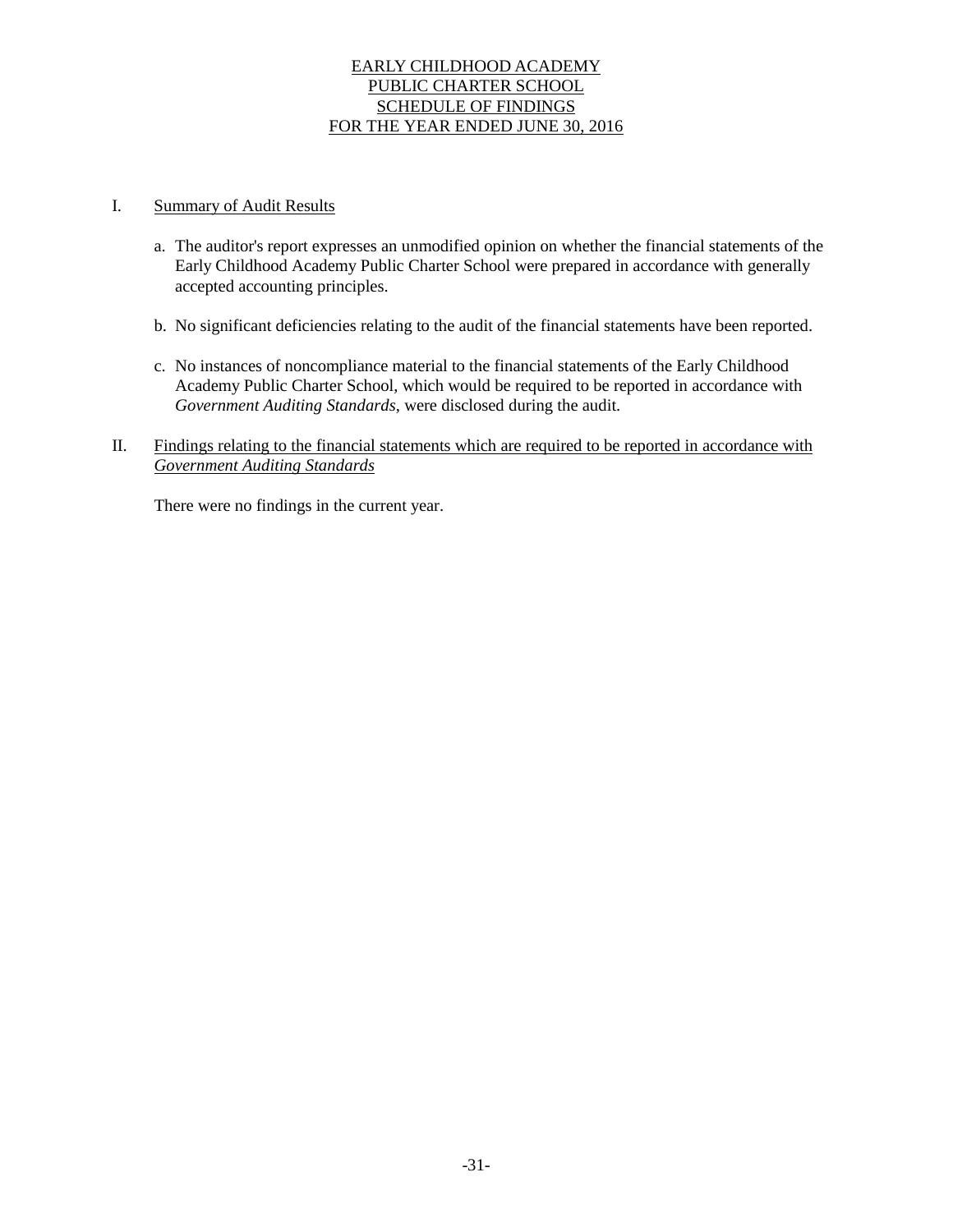## I N D E X

|                                                                                                                                                                                                                          | Page           |
|--------------------------------------------------------------------------------------------------------------------------------------------------------------------------------------------------------------------------|----------------|
| <b>Independent Auditor's Report</b>                                                                                                                                                                                      | $1-2$          |
| Comparative Statements of Financial Position, June 30, 2016 and 2015                                                                                                                                                     | 3              |
| Comparative Statements of Activities, For the Years Ended June 30, 2016 and 2015                                                                                                                                         | $\overline{4}$ |
| Comparative Statements of Cash Flows, For the Years Ended June 30, 2016 and 2015                                                                                                                                         | 5              |
| <b>Notes to Financial Statements</b>                                                                                                                                                                                     | $6 - 24$       |
| Supplemental Information                                                                                                                                                                                                 |                |
| Schedule 1 - Comparative Schedules of Functional Expenses, For the Years Ended<br>June 30, 2016 and 2015                                                                                                                 | $25 - 26$      |
| Schedule 2 - Comparative Schedules of Average Cost Per Student, for the Years Ended<br>June 30, 2016 and 2015                                                                                                            | 27             |
| Independent Auditor's Report on Internal Control over Financial Reporting and on<br>Compliance and Other Matters Based on an Audit of Financial Statements Performed<br>in Accordance with Government Auditing Standards | 28-29          |
| Summary Schedule of Prior Audit Findings, For the Year Ended June 30, 2016                                                                                                                                               | 30             |
|                                                                                                                                                                                                                          |                |
| Schedule of Findings, For the Year Ended June 30, 2016                                                                                                                                                                   | 31             |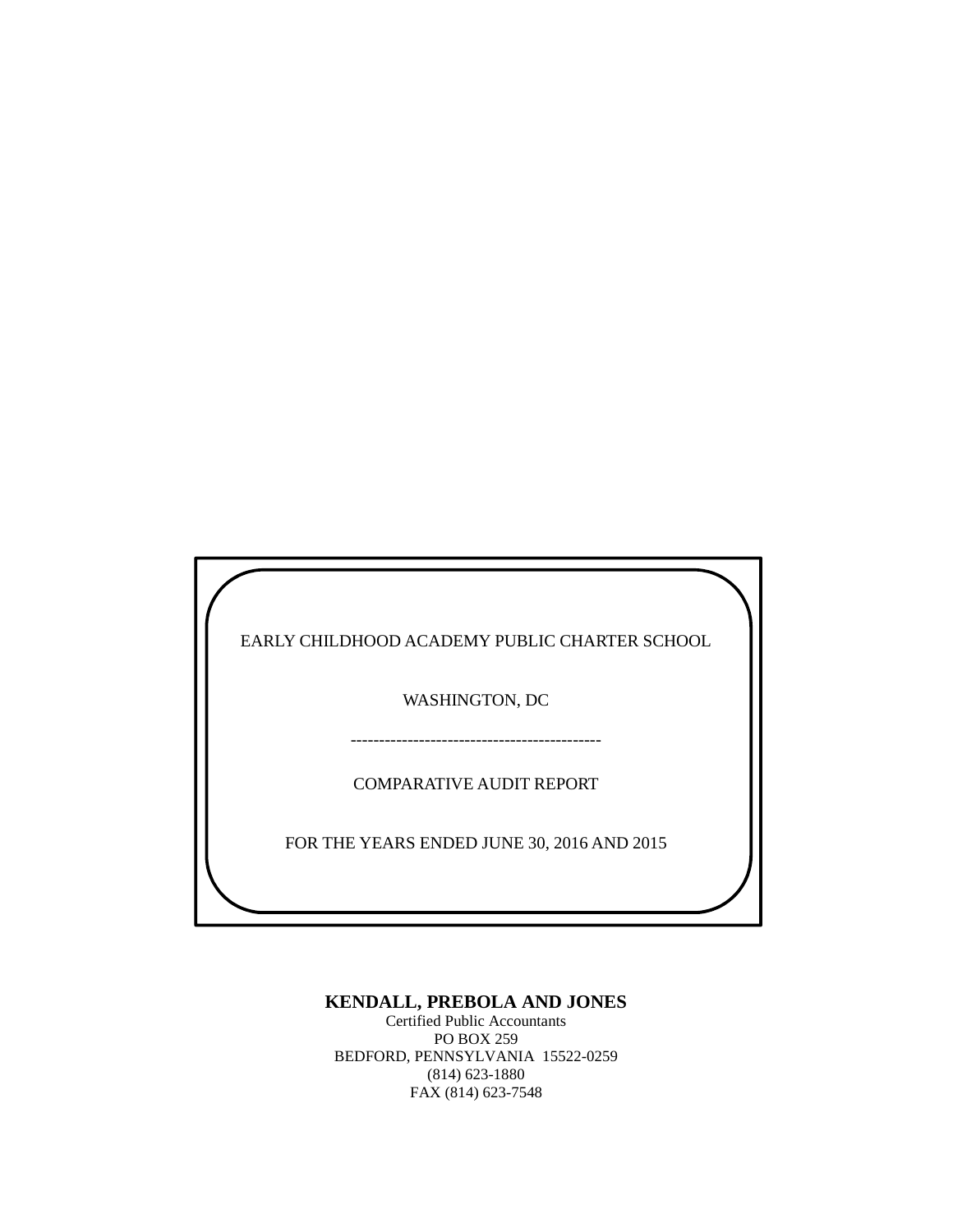# Kendall, Prebola and Jones, LLC

Certified Public Accountants

Board of Trustees Early Childhood Academy Public Charter School 4025 9th Street, SE Washington, DC 20032

#### INDEPENDENT AUDITOR'S REPORT

#### *Report on the Financial Statements*

We have audited the accompanying financial statements of the Early Childhood Academy Public Charter School, (a nonprofit organization) which comprise the statements of financial position as of June 30, 2016 and 2015, and the related statements of activities and cash flows for the years then ended, and the related notes to the financial statements.

#### *Management's Responsibility for the Financial Statements*

Management is responsible for the preparation and fair presentation of these financial statements in accordance with accounting principles generally accepted in the United States of America; this includes the design, implementation, and maintenance of internal control relevant to the preparation and fair presentation of financial statements that are free from material misstatement, whether due to fraud or error.

#### *Auditor's Responsibility*

Our responsibility is to express an opinion on these financial statements based on our audits. We conducted our audits in accordance with auditing standards generally accepted in the United States of America and the standards applicable to financial audits contained in *Government Auditing Standards*, issued by the Comptroller General of the United States. Those standards require that we plan and perform the audit to obtain reasonable assurance about whether the financial statements are free from material misstatement.

An audit involves performing procedures to obtain audit evidence about the amounts and disclosures in the financial statements. The procedures selected depend on the auditor's judgment, including the assessment of the risks of material misstatement of the financial statements, whether due to fraud or error. In making those risk assessments, the auditor considers internal control relevant to the entity's preparation and fair presentation of the financial statements in order to design audit procedures that are appropriate in the circumstances, but not for the purpose of expressing an opinion on the effectiveness of the entity's internal control. Accordingly, we express no such opinion. An audit also includes evaluating the appropriateness of accounting policies used and the reasonableness of significant accounting estimates made by management, as well as evaluating the overall presentation of the financial statements.

We believe that the audit evidence we have obtained is sufficient and appropriate to provide a basis for our audit opinion.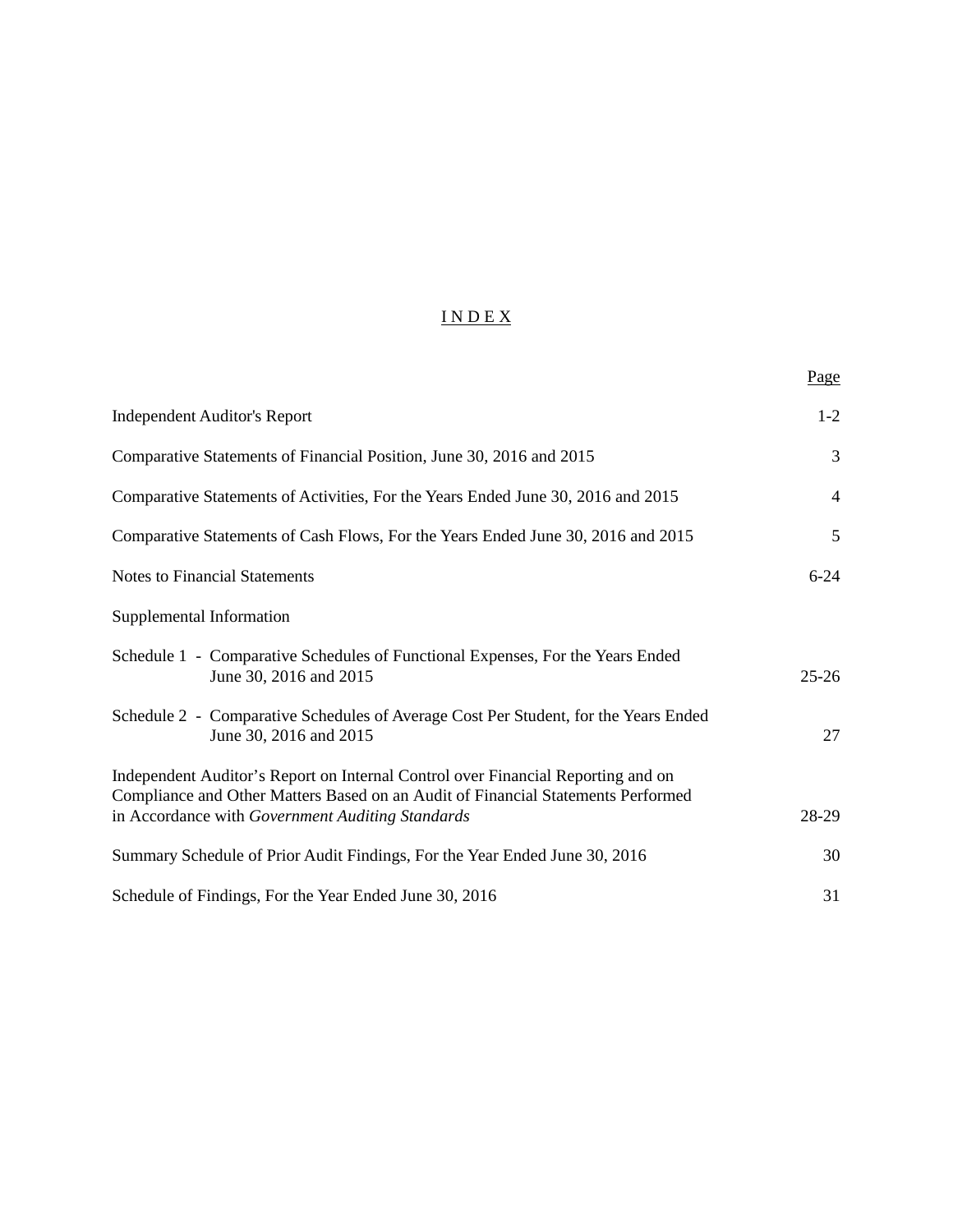## *Opinion*

In our opinion, the financial statements referred to above present fairly, in all material respects, the financial position of the Early Childhood Academy Public Charter School as of June 30, 2016 and 2015, and the changes in its net assets and its cash flows for the years then ended in accordance with accounting principles generally accepted in the United States of America.

## *Report on Supplementary Information*

Our audits were conducted for the purpose of forming an opinion on the financial statements as a whole. The schedules of functional expenses and schedules of average cost per student are presented for purposes of additional analysis and are not a required part of the financial statements. Such information is the responsibility of management and was derived from and relates directly to the underlying accounting and other records used to prepare the financial statements. The information has been subjected to the auditing procedures applied in the audit of the financial statements and certain additional procedures, including comparing and reconciling such information directly to the underlying accounting and other records used to prepare the financial statements or to the financial statements themselves, and other additional procedures in accordance with auditing standards generally accepted in the United States of America. In our opinion, the information is fairly stated in all material respects in relation to the financial statements as a whole.

## *Other Reporting Required by Government Auditing Standards*

In accordance with *Government Auditing Standards*, we have also issued our report dated September 9, 2016, on our consideration of the Early Childhood Academy Public Charter School's internal control over financial reporting and on our tests of its compliance with certain provisions of laws, regulations, contracts and grant agreements and other matters. The purpose of that report is to describe the scope of our testing of internal control over financial reporting and compliance and the results of that testing, and not to provide an opinion on internal control over financial reporting or on compliance. That report is an integral part of an audit performed in accordance with *Government Auditing Standards* in considering the Early Childhood Academy Public Charter School's internal control over financial reporting and compliance.

> Kendall, Prebola and Jones Certified Public Accountants

Bedford, Pennsylvania September 9, 2016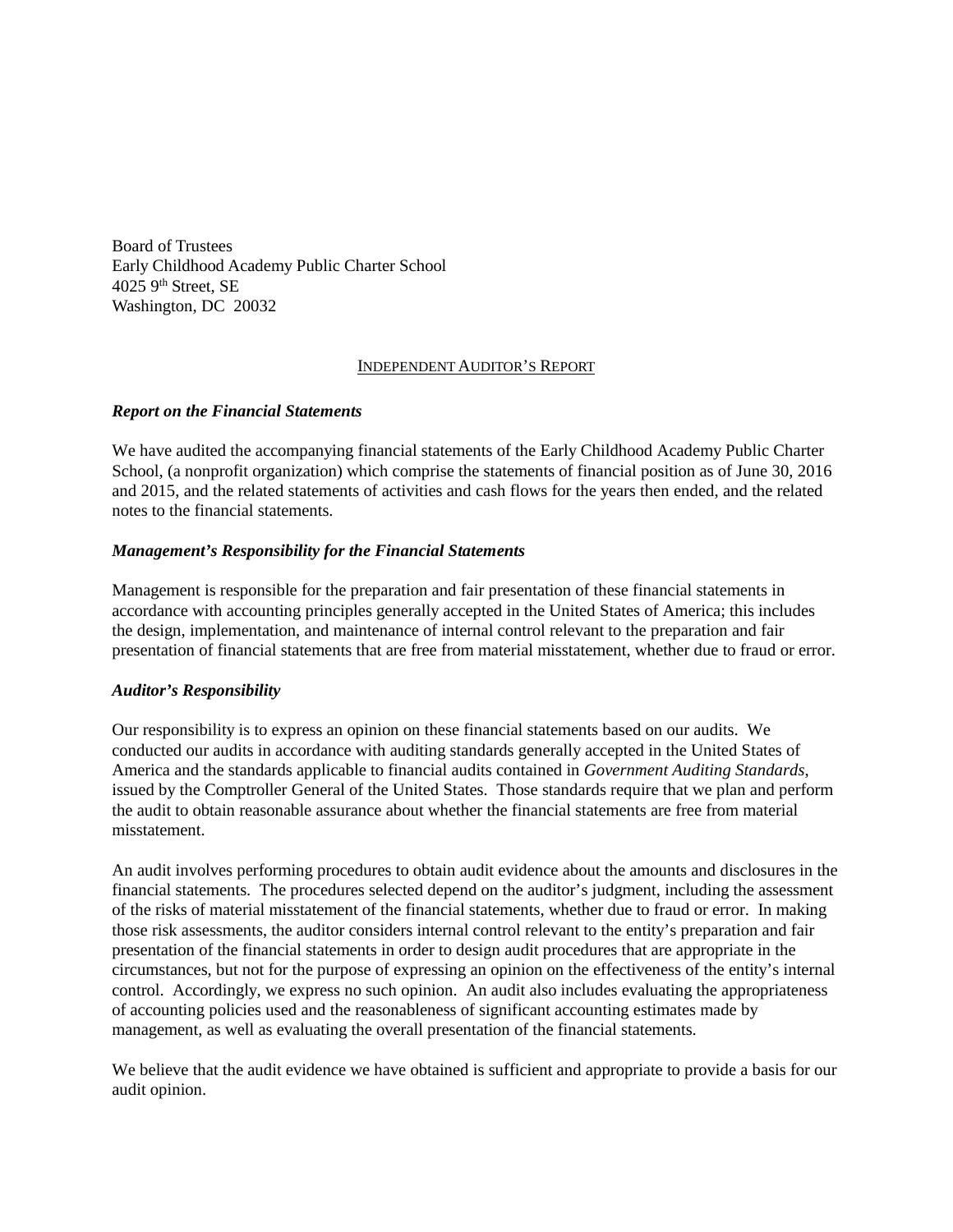## EARLY CHILDHOOD ACADEMY PUBLIC CHARTER SCHOOL COMPARATIVE STATEMENTS OF FINANCIAL POSITION JUNE 30, 2016 AND 2015

|                                                 | June 30, 2016                  | June 30, 2015            |
|-------------------------------------------------|--------------------------------|--------------------------|
| <b>ASSETS</b>                                   |                                |                          |
| <b>Current Assets:</b>                          |                                |                          |
| Cash and Cash Equivalents                       | \$<br>4,667,227                | \$<br>2,324,005          |
| <b>Certificates of Deposit</b>                  |                                | 2,000,000                |
| <b>Accounts Receivable</b>                      | 27,262                         | 35,817                   |
| <b>Grants Receivable</b>                        | 84,517                         | 99,312                   |
| Promises Receivable                             | 45,000                         |                          |
| Prepaid Expenses                                | 12,952                         | 10,905                   |
| <b>Total Current Assets</b>                     | \$<br>4,836,958                | 4,470,039<br>S.          |
| <b>Fixed Assets:</b>                            |                                |                          |
| Furniture and Equipment                         | \$<br>164,614                  | \$<br>161,433            |
| Computer Equipment                              | 287,440                        | 226,829                  |
| Leasehold Improvements                          | 69,916                         | 117,785                  |
| Less: Accumulated Depreciation and Amortization | (410,004)                      | (386, 885)               |
| <b>Total Fixed Assets</b>                       | \$<br>111,966                  | 119,162<br>\$            |
| Other Assets:                                   |                                |                          |
| Deposits                                        | \$<br>80,772                   | $\frac{1}{2}$<br>29,882  |
| <b>Total Other Assets</b>                       | \$<br>80,772                   | \$<br>29,882             |
| <b>TOTAL ASSETS</b>                             | \$<br>5,029,696                | 4,619,083                |
| <b>LIABILITIES AND NET ASSETS</b>               |                                |                          |
| <b>Current Liabilities:</b>                     |                                |                          |
| <b>Accounts Payable</b>                         | \$<br>22,965                   | \$<br>52,575             |
| Accrued Salary and Vacation                     | 139,890                        | 141,358                  |
| Payroll Withholdings and Related Liabilities    | 15,468                         | (447)                    |
| <b>Refundable Advances</b>                      |                                | 4,550                    |
| <b>Deferred Revenues</b>                        | 2,795                          | 11,902                   |
| Current Portion: Long-Term Debt                 | 3,750                          | 4,500                    |
| <b>Total Current Liabilities</b>                | \$<br>184,868                  | \$<br>214,438            |
| Long Term Liabilities:                          |                                |                          |
| Capital Lease Payable                           | \$<br>3,750                    | \$<br>8,250              |
| Less: Current Portion                           | (3,750)                        | (4,500)                  |
| <b>Total Long Term Liabilities</b>              | \$<br>$\overline{\phantom{a}}$ | 3,750<br>\$              |
| <b>Total Liabilities</b>                        | \$<br>184,868                  | $\frac{1}{2}$<br>218,188 |
| Net Assets:                                     |                                |                          |
| Unrestricted                                    | \$<br>4,808,765                | 4,400,895<br>S           |
| <b>Temporarily Restricted</b>                   | 36,063                         |                          |
|                                                 |                                |                          |
| <b>Total Net Assets</b>                         | 4,844,828<br>\$                | 4,400,895                |
| TOTAL LIABILITIES AND NET ASSETS                | 5,029,696                      | 4,619,083                |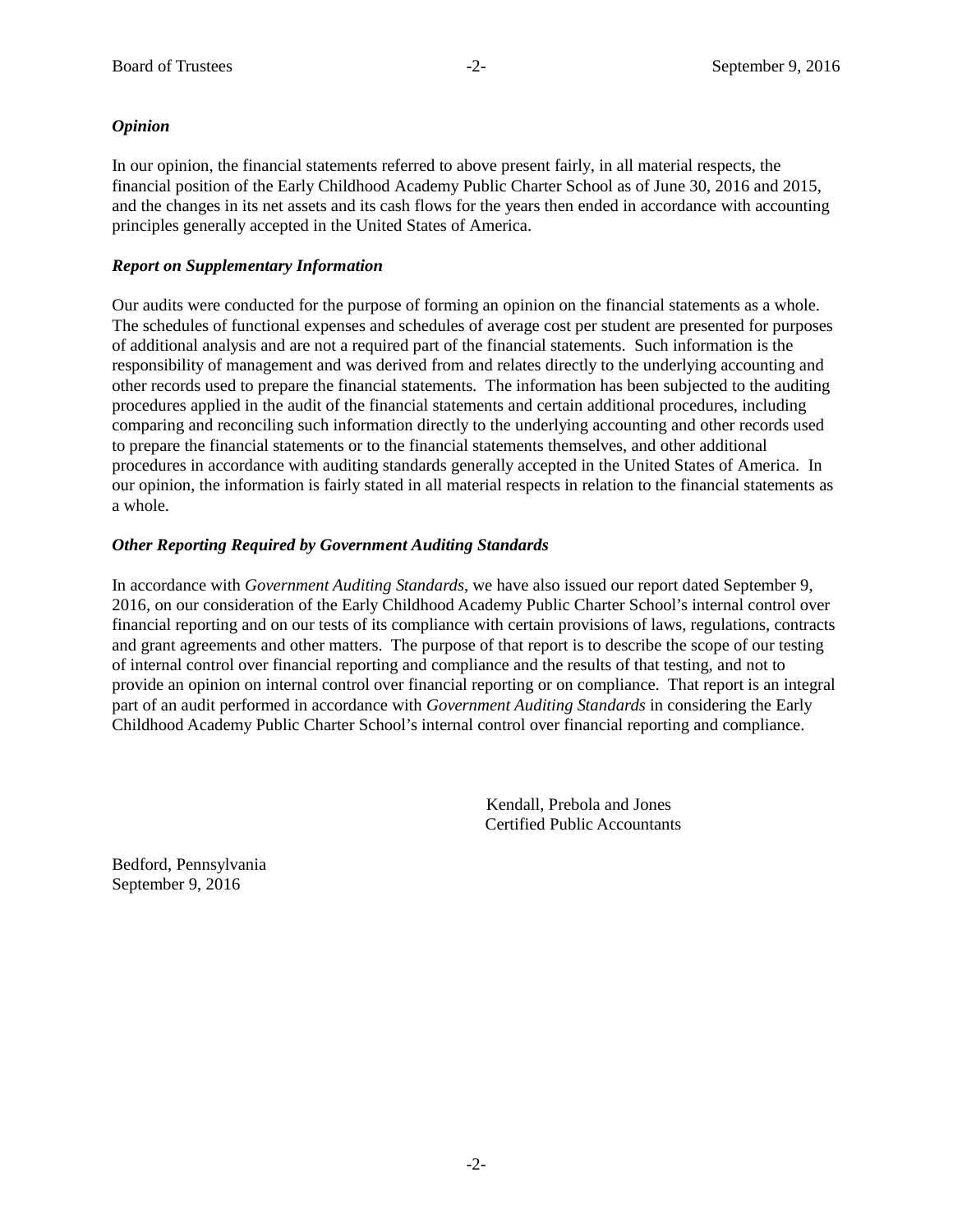## EARLY CHILDHOOD ACADEMY PUBLIC CHARTER SCHOOL COMPARATIVE STATEMENTS OF ACTIVITIES FOR THE YEARS ENDED JUNE 30, 2016 AND 2015

|                                          | June 30, 2016 |                                           |               | June 30, 2015 |                                 |               |  |
|------------------------------------------|---------------|-------------------------------------------|---------------|---------------|---------------------------------|---------------|--|
|                                          | Unrestricted  | Temporarily<br>Restricted                 | Total         | Unrestricted  | Temporarily<br>Restricted       | Total         |  |
| <b>Revenues and Other Support:</b>       |               |                                           |               |               |                                 |               |  |
| Per-Pupil Funding Allocation             | \$3,583,284   | \$<br>$\overline{\phantom{a}}$            | \$3,583,284   | \$3,642,337   | $\mathcal{S}$                   | \$3,642,337   |  |
| Per-Pupil Funding - Facilities Allowance | 843,381       | $\overline{\phantom{a}}$                  | 843,381       | 795,648       | $\overline{\phantom{a}}$        | 795,648       |  |
| <b>Federal Entitlements and Grants</b>   | 357,512       |                                           | 357,512       | 403,153       |                                 | 403,153       |  |
| <b>Donated Federal Commodities</b>       | 28,103        |                                           | 28,103        | 11,981        |                                 | 11,981        |  |
| <b>State Grants</b>                      | 82,090        |                                           | 82,090        | 73,973        |                                 | 73,973        |  |
| <b>Private Grants and Contributions</b>  | 1,637         | 99,150                                    | 100,787       | 33,467        |                                 | 33,467        |  |
| <b>Student Fees</b>                      | 88,610        |                                           | 88,610        | 100,677       |                                 | 100,677       |  |
| Interest                                 | 4,393         |                                           | 4,393         | 2,532         |                                 | 2,532         |  |
| Special Events (Net)                     | 4,077         |                                           | 4,077         | 2,358         |                                 | 2,358         |  |
| Loss on Disposal of Fixed Assets         |               |                                           |               | (133)         |                                 | (133)         |  |
| Net Assets Released from Restrictions    |               |                                           |               |               |                                 |               |  |
| (Satisfaction of Program Restrictions)   | 63,087        | (63,087)                                  |               | 1,750         | (1,750)                         |               |  |
| <b>Total Revenues and Other Support</b>  | \$5,056,174   | 36,063                                    | \$5,092,237   | \$5,067,743   | (1,750)                         | \$5,065,993   |  |
| <b>Expenses and Losses:</b>              |               |                                           |               |               |                                 |               |  |
| <b>Educational Services</b>              | \$4,190,382   | $\mathcal{S}$<br>$\overline{\phantom{a}}$ | \$4,190,382   | \$3,998,677   | $\mathcal{S}$<br>$\blacksquare$ | \$3,998,677   |  |
| Fundraising                              | 4,018         |                                           | 4,018         | 4,038         |                                 | 4,038         |  |
| General and Administrative               | 453,904       |                                           | 453,904       | 414,514       |                                 | 414,514       |  |
| <b>Total Expenses</b>                    | \$4,648,304   |                                           | \$4,648,304   | \$4,417,229   | \$                              | \$4,417,229   |  |
| Changes in Net Assets                    | \$<br>407,870 | \$<br>36,063                              | \$<br>443,933 | \$<br>650,514 | $\mathcal{S}$<br>(1,750)        | \$<br>648,764 |  |
| Net Assets, Beginning of Year            | 4,400,895     |                                           | 4,400,895     | 3,750,381     | 1,750                           | 3,752,131     |  |
| Net Assets, End of Year                  | \$4,808,765   | 36,063                                    | \$4,844,828   | \$4,400,895   |                                 | \$4,400,895   |  |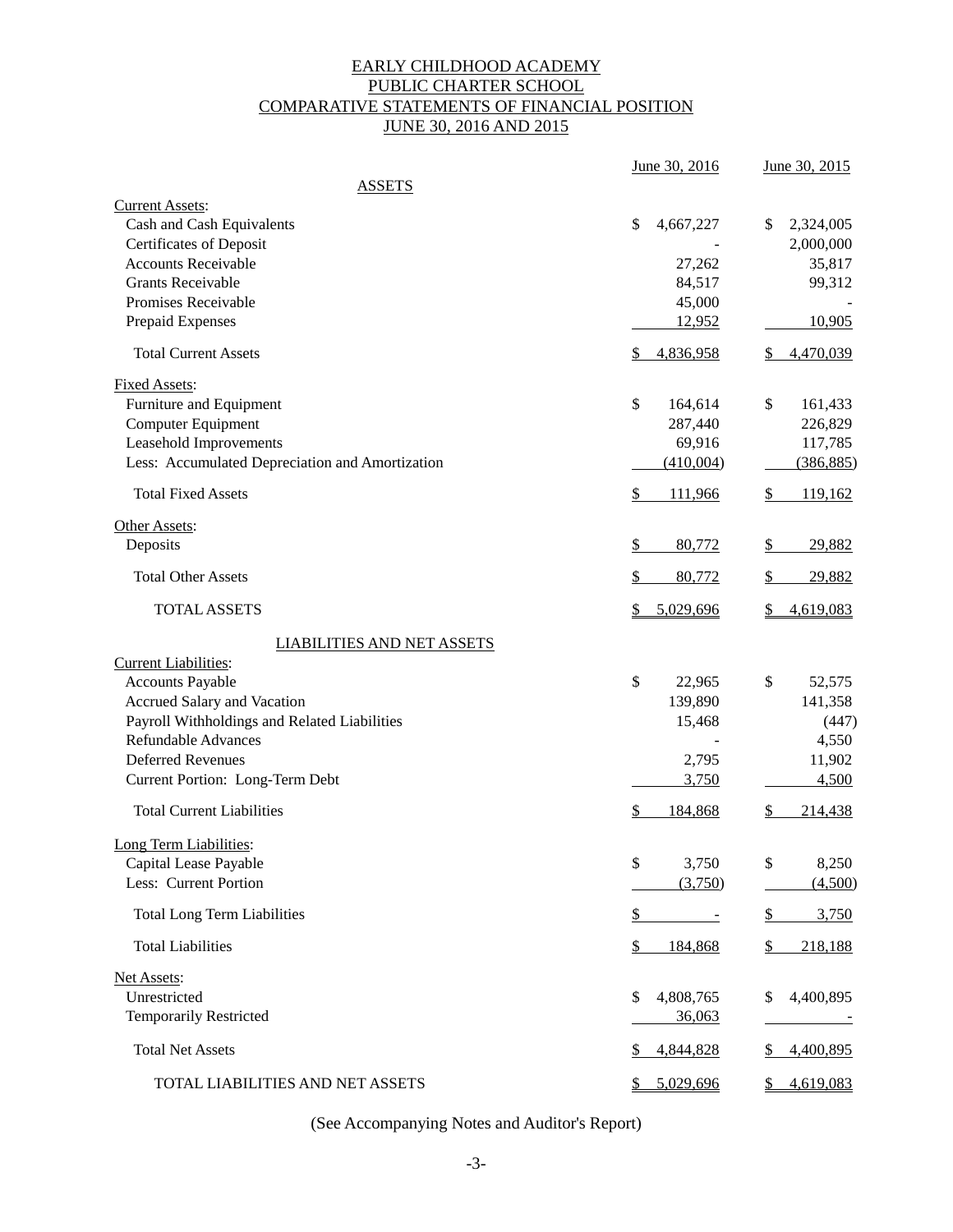## EARLY CHILDHOOD ACADEMY PUBLIC CHARTER SCHOOL COMPARATIVE STATEMENTS OF CASH FLOWS FOR THE YEARS ENDED JUNE 30, 2016 AND 2015

|                                                                              |    | June 30, 2016 |    | June 30, 2015 |  |
|------------------------------------------------------------------------------|----|---------------|----|---------------|--|
| <b>Cash Flows from Operating Activities:</b><br><b>Changes in Net Assets</b> | \$ | 443,933       | \$ | 648,764       |  |
| Adjustments to Reconcile Changes in Net Assets                               |    |               |    |               |  |
| to Net Cash Flows From Operating Activities:                                 |    |               |    |               |  |
| Depreciation and Amortization                                                |    | 70,988        |    | 80,594        |  |
| Loss on Disposal of Fixed Assets                                             |    |               |    | 133           |  |
| Accounts Receivable - (Increase)/Decrease                                    |    | 8,555         |    | 160,005       |  |
| Grants Receivable - (Increase)/Decrease                                      |    | 14,795        |    | (19,766)      |  |
| Promises Receivable - (Increase)/Decrease                                    |    | (45,000)      |    |               |  |
| Prepaid Expenses - (Increase)/Decrease                                       |    | (2,047)       |    | 13,988        |  |
| Deposits - (Increase)/Decrease                                               |    | (50, 890)     |    | (1, 145)      |  |
| Accounts Payable - Increase/(Decrease)                                       |    | (29,610)      |    | 12,859        |  |
| Accrued Salary and Wages - Increase/(Decrease)                               |    | (1, 468)      |    | 2,627         |  |
| Payroll Withholdings and Related Liabilities - Increase/(Decrease)           |    | 15,915        |    | (8, 541)      |  |
| Refundable Advance - Increase/(Decrease)                                     |    | (4,550)       |    |               |  |
| Deferred Revenues - Increase/(Decrease)                                      |    | (9,107)       |    | (106, 648)    |  |
| Net Cash Flows From Operating Activities                                     | \$ | 411,514       | S  | 782,870       |  |
| Cash Flows from Investing Activities:                                        |    |               |    |               |  |
| <b>Purchase of Fixed Assets</b>                                              | \$ | (63,792)      | \$ | (69, 862)     |  |
| Purchase of Certificates of Deposit                                          |    |               |    | (2,000,000)   |  |
| Proceeds on Sale of Certificates of Deposit                                  |    | 2,000,000     |    |               |  |
| Net Cash Flows From Investing Activities                                     |    | 1,936,208     |    | (2,069,862)   |  |
| <b>Cash Flows from Financing Activities:</b>                                 |    |               |    |               |  |
| Payments on Capital Lease                                                    | \$ | (4,500)       | \$ | (4,500)       |  |
| Net Cash Flows From Financing Activities                                     | \$ | (4,500)       | \$ | (4,500)       |  |
| Net Increase in Cash and Cash Equivalents                                    | \$ | 2,343,222     | \$ | (1,291,492)   |  |
| Cash and Cash Equivalents at Beginning of Year                               |    | 2,324,005     |    | 3,615,497     |  |
| Cash and Cash Equivalents at End of Year                                     | \$ | 4,667,227     | \$ | 2,324,005     |  |

## Supplemental Disclosures:

a) No income taxes were paid during the years ended June 30, 2016 and 2015.

b) No interest on loans was paid during the years ended June 30, 2016 and 2015.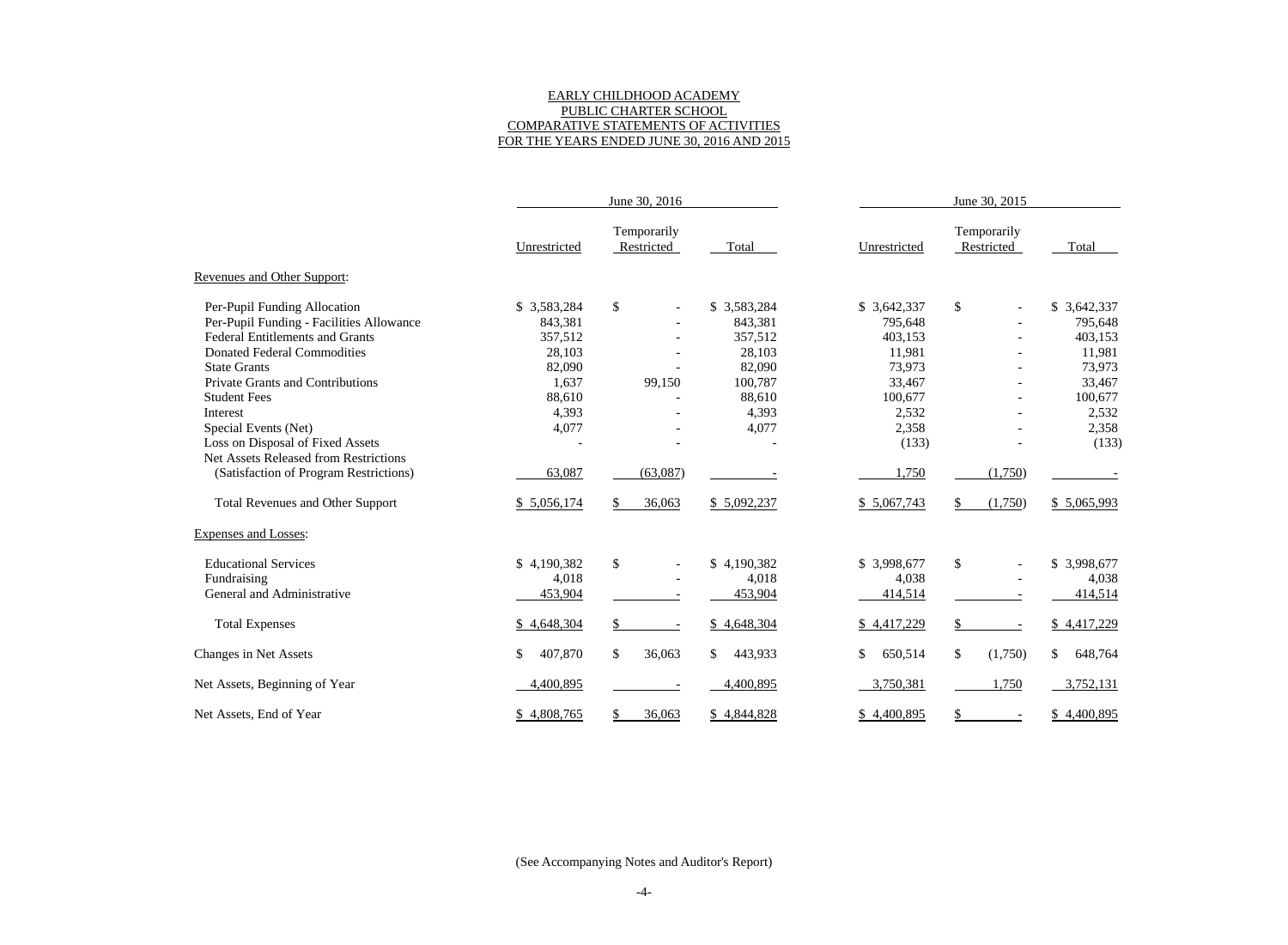Early Childhood Academy Public Charter School, Inc. (ECA), a District of Columbia not-for-profit corporation was incorporated on November 12, 2004 exclusively for educational purposes. The public charter school operates as part of the District of Columbia Public School System and was chartered under the authority of the DC Public Charter School Board. ECA is a tuition-free public school, designed to ultimately serve 300 Washington, DC children in grades prekindergarten through grade three. ECA focuses heavily on language and literacy, with instruction also provided in math, social studies, science, music, and physical education.

It is the mission of Early Childhood Academy Public Charter School to foster the academic and social/ emotional growth and development of each student in a safe and holistic learning environment that will equip all students with the knowledge and tools to become high achievers, proficient readers, and critical thinkers who will thrive for a lifetime as productive and caring citizens.

ECA's primary sources of support are local appropriations for charter schools from the District of Columbia Government. ECA also receives federal entitlement funding through the Office of the State Superintendent of Education.

## 1. SUMMARY OF SIGNIFICANT ACCOUNTING POLICIES:

The significant accounting policies of the Charter School are summarized below:

(a) Basis of Accounting and Presentation:

The accompanying financial statements have been prepared on the accrual basis of accounting, which presents financial position, activities, functional expenses and cash flows in accordance with accounting principles generally accepted in the United States of America.

#### (b) Revenue Recognition:

#### **Contributions**

The Charter School has adopted Financial Accounting Standards Board ASC No. 958-605-25, *Accounting for Contributions Received and Contributions Made.* As such, contributions are recognized as revenue when they are received or unconditionally pledged.

All contributions are available for unrestricted use unless specifically restricted by the donor. Contributions and promises to give with donor-imposed conditions are recognized as unrestricted support when the conditions on which they depend are substantially met. Contributions and promises to give with donor-imposed restrictions are reported as temporarily restricted support. Unconditional promises to give due in the next year are recorded at their net realizable value. An allowance for uncollectible contributions receivable is provided based upon management's judgment, including such factors as prior collection history and type of contribution.

The Charter School reports gifts of equipment as unrestricted support unless explicit donor stipulations specify how the donated assets must be used. The Charter School reports expirations of donor restrictions when the donated or acquired assets are placed in service.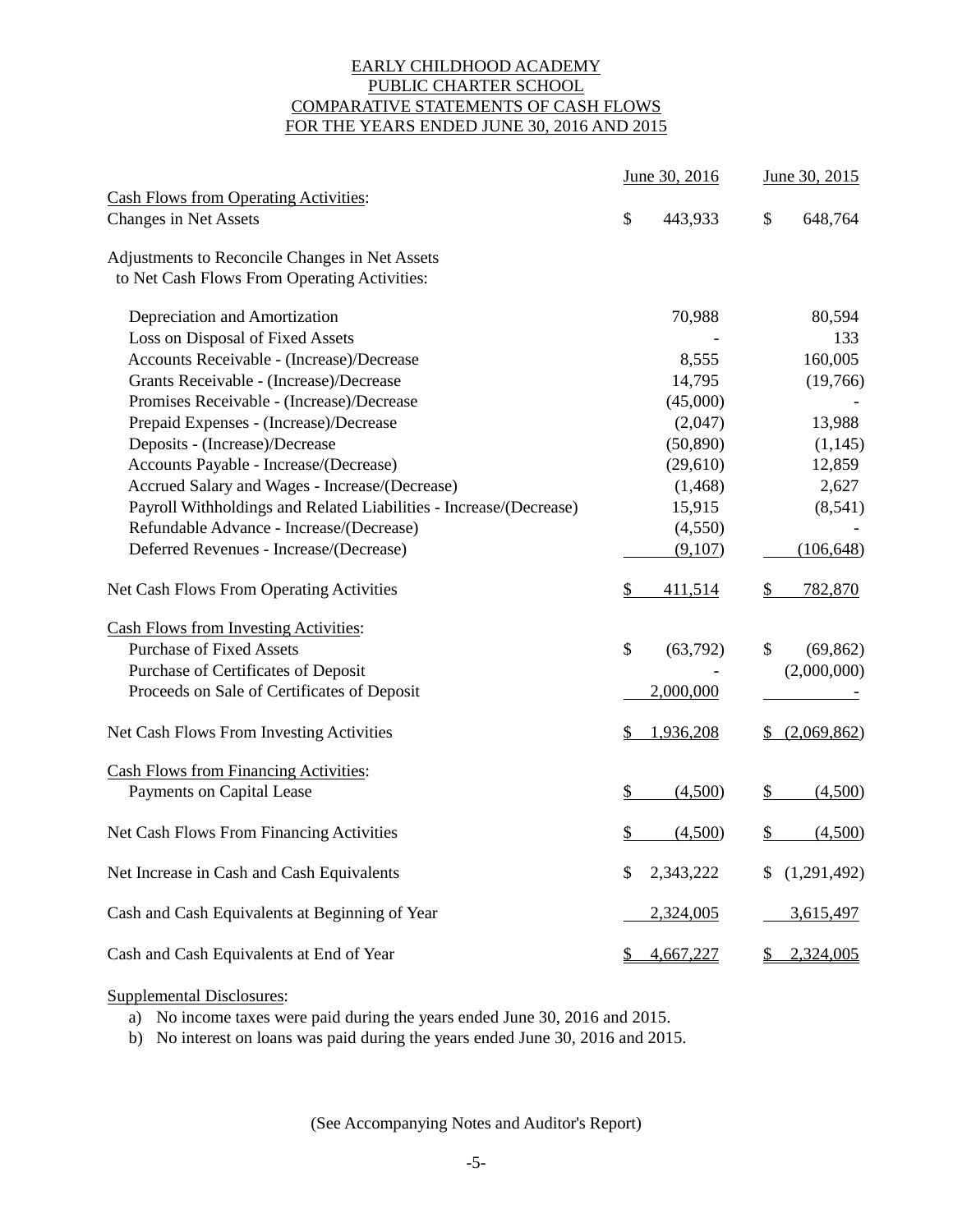#### 1. SUMMARY OF SIGNIFICANT ACCOUNTING POLICIES: (Continued)

#### (b) Revenue Recognition: (Continued)

#### **Federal and Charter School Funding**

The Early Childhood Academy Public Charter School receives a student allocation from the District of Columbia as well as federal funding to cover the cost of academic expenses. The student allocation is on a per pupil basis and includes the academic year funding, special education funding and a facilities allotment. The Charter School recognizes this funding in the year in which the school term is conducted. Funding received in advance of the school term is recorded as a refundable advance.

Federal entitlements are recognized based on the allowable costs incurred.

#### **Before and After Care Fees**

The Early Childhood Academy Public Charter School offers fee-based extended day programming for students in grades prekindergarten through third grade. The hours of operation are structured to coincide with the typical workday of parents of the students. Both the before and after care programs offer food services. Tuition is collected based on a monthly fee and has been reflected as student fees.

#### (c) Corporate Taxes:

The Early Childhood Academy Public Charter School is exempt from federal and state income taxes (other than on unrelated business income) under the provisions of Section 501(c)(3) of the Internal Revenue Code and similar state income tax laws. Exemption from District of Columbia income taxes was granted to the Charter School effective June 13, 2007. Accordingly, no provisions for income taxes have been provided for in the accompanying financial statements. The organization has been classified as other than a private foundation under Section  $509(a)(1)$  of the Internal Revenue Code and accordingly contributions qualify as a charitable tax deduction by the contributor under Section  $170(b)(i)(A)(ii)$ . The School did not have any net unrelated business income for the year ended June 30, 2016.

The Early Childhood Academy Public Charter School is also exempt from District of Columbia sales and personal property taxes.

#### (d) Grants:

#### **Foundation Grants**

Grant revenues result primarily from foundation grants and are recognized as increases in unrestricted net assets unless use of related assets is limited by donor-imposed restrictions. Expenses are reported as decreases in unrestricted net assets. Expiration of temporary restrictions (i.e. the donor-stipulated purpose has been fulfilled and/or the stipulated time period has elapsed) is reported as net assets released from restrictions between the applicable classes of net assets.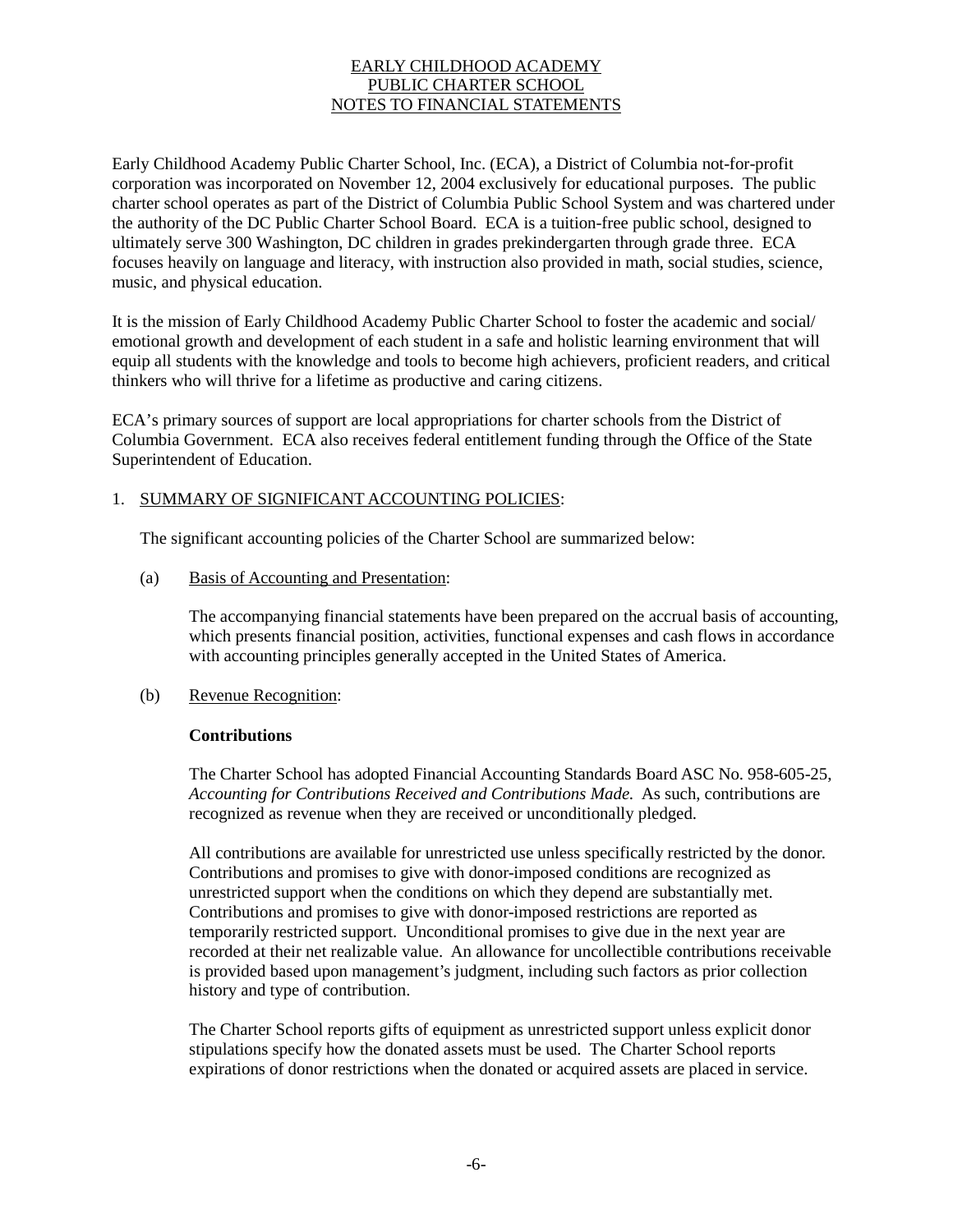#### 1. SUMMARY OF SIGNIFICANT ACCOUNTING POLICIES: (Continued)

#### (d) Grants: (Continued)

#### **Government Grants**

The School receives grants from federal and state governmental agencies for various purposes in the form of exchange transactions. Receivables related to grant awards are recorded to the extent unreimbursed expenses have been incurred for the purposes specified by an approved grant award. Funds received in advance for these types of grants and those that are unexpended as of year-end are reflected as a deferred revenue.

#### (e) Net Assets:

The Charter School has adopted Financial Accounting Standards Board ASC No. 958-205-05, *Financial Statements of Not-for-Profit Organizations*. Under FASB ASC No. 958-205-05, the Charter School is required to report information regarding its financial position and activities according to three classes of net assets.

Net assets and revenues, expenses, gains, and losses are classified based on the existence or absence of donor-imposed restrictions. Accordingly, net assets of the Charter School and changes therein are classified and reported as follows:

#### **Unrestricted Net Assets**

Net assets that are not subject to donor-imposed restrictions and over which the Board of Trustees has discretionary control. This classification includes net assets subject to donorimposed conditions, which have been met in the current year and net assets subject to donorimposed restrictions that have been released from restrictions.

#### **Temporarily Restricted Net Assets**

Net assets subject to donor-imposed restrictions that may or will be met, either by actions of the Charter School and/or the passage of time. When a restriction expires, temporarily restricted net assets are reclassified to unrestricted net assets and reported in the statement of activities as net assets released from restrictions. There were no temporarily restricted net assets available at June 30, 2015. Temporarily restricted net assets were available as of June 30, 2016, for the following purpose:

|                        | June 30, 2016 |        |  |
|------------------------|---------------|--------|--|
| Afterschool Enrichment |               | 36,063 |  |
| Total                  |               | 36,063 |  |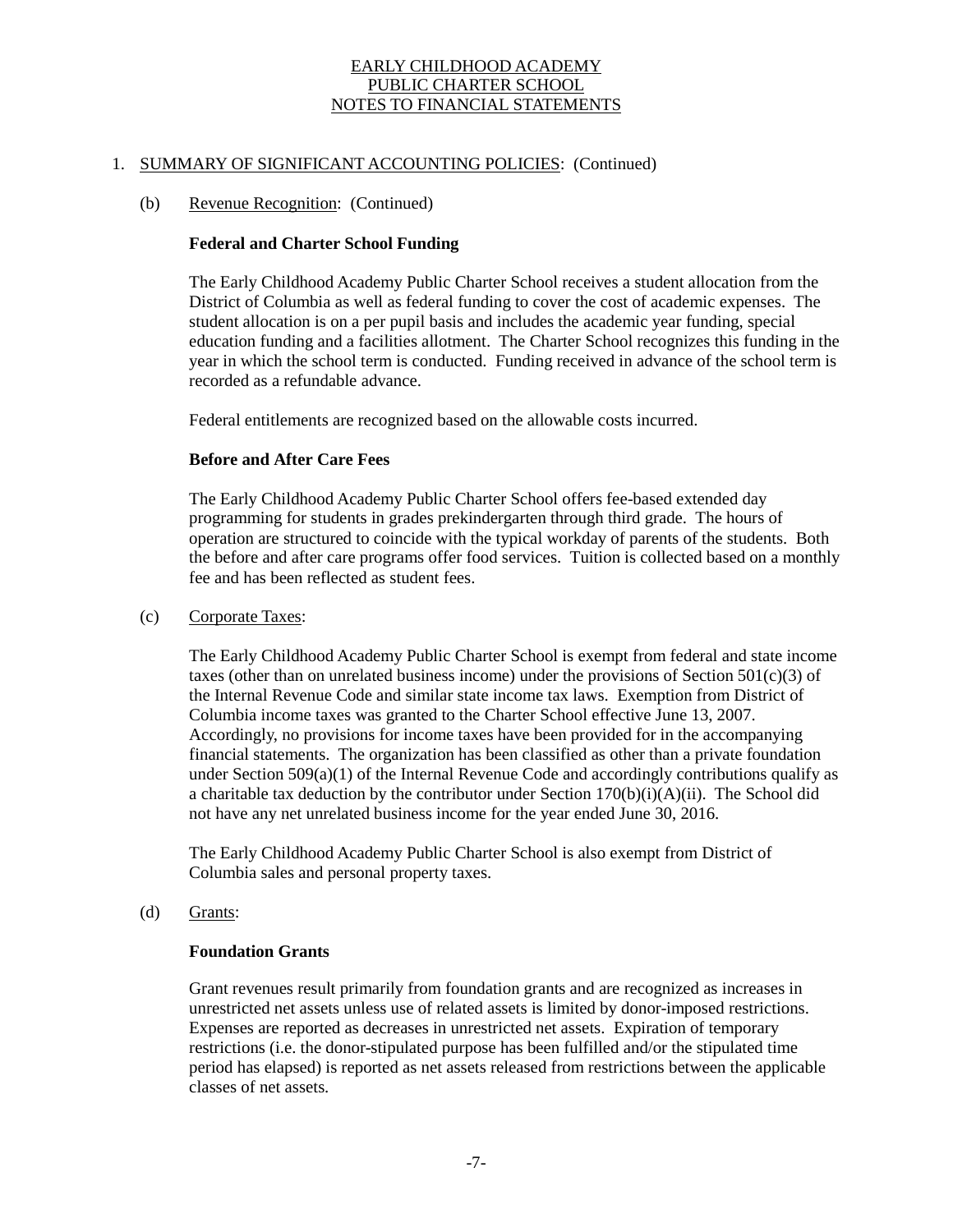#### 1. SUMMARY OF SIGNIFICANT ACCOUNTING POLICIES: (Continued)

#### (e) Net Assets: (Continued)

#### **Temporarily Restricted Net Assets** (Continued)

Net assets were released from donor restrictions by incurring expenses satisfying the restricted purpose, the passage of time, or by occurrence of events specified by donors for the following activities:

|                                        | June 30, 2016 | June 30, 2015 |
|----------------------------------------|---------------|---------------|
| Summer Program                         | \$<br>29.150  | S             |
| <b>Reading Textbooks and Materials</b> | 25,000        |               |
| Afterschool Enrichment                 | 8,937         |               |
| <b>Playground Project</b>              |               | l.750         |
| <b>Total Released</b>                  |               |               |

#### **Permanently Restricted Net Assets**

Net assets subject to donor-imposed stipulations that requires the net assets be maintained permanently by the Charter School. Generally, the donors of these assets permit the use of all or part of the income earned on any related investments for general or specific purposes. The Charter School did not have any permanently restricted net assets as of June 30, 2016 and 2015.

#### (f) Donated Services and Materials:

Donated services and material are recognized as contributions in accordance with FASB ASC 958, *Accounting for Contributions Received and Contributions Made*, if the services received create or enhance nonfinancial assets or require specialized skills, and are provided by individuals possessing those skills, and would typically need to be purchased if not provided by donation. Contributed services and promises to give services that do not meet the above criteria are not recognized. The time contributed by the Charter School's Board of Trustees is uncompensated and is not reflected as donated services. In-kind contributions are recorded in the Statement of Activities at estimated fair value and recognized as revenue and expense (or an asset) in the period they are received. There were no donated services or materials for the years ended June 30, 2016 and 2015.

(g) Basic Programs:

#### **Educational Approach**

ECA has a strong curricular focus on language and literacy, given the tremendous impact of early language development on nearly all other aspects of development. Instruction is based upon the Early Learning Standards for prekindergarten and the national Common Core standards for reading and math, kindergarten through grade three.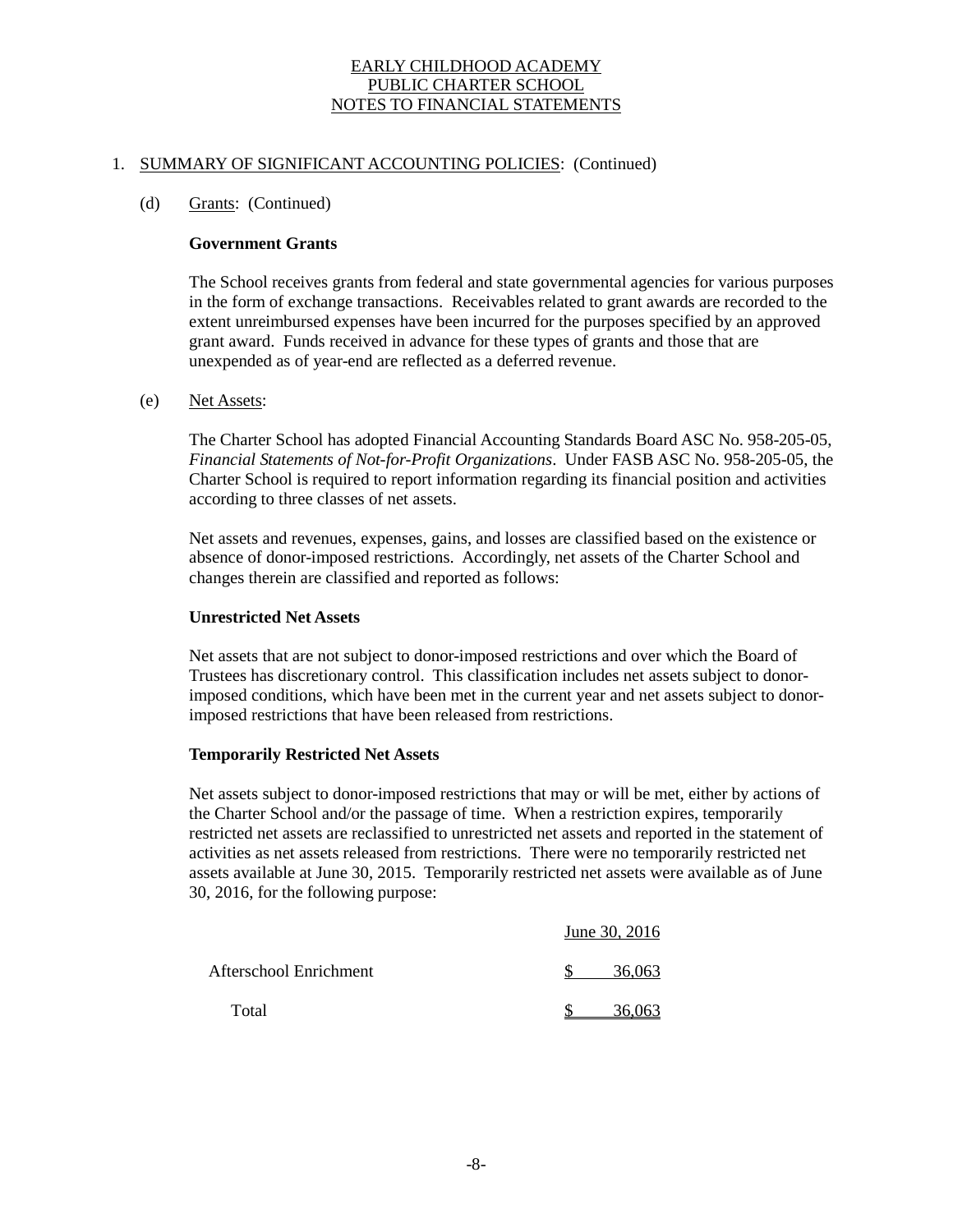#### 1. SUMMARY OF SIGNIFICANT ACCOUNTING POLICIES: (Continued)

#### (g) Basic Programs: (Continued)

## **Educational Approach** (Continued)

Early Childhood Academy Public Charter School has selected *Pearson Opening the World of Learning (OWL)* as its instructional tool for pre-kindergarten and *Houghton Mifflin Reading, Science,* and *Social Studies*, as well as *McGraw Hill My Math* and *Reading Wonders and Houghton Mifflin Science* and *Social Studies* for kindergarten to grade three. *Opening the World of Learning* is a comprehensive curriculum that covers all domains of early learning. The content of each unit is built around a carefully crafted daily routine within activity centers. Themes, skills, and concepts are developed through quality children's fiction and nonfiction trade books. *Houghton Mifflin Science* and *Social Studies* are comprehensive learning programs that includes a variety of products to help maximize teaching effectiveness, including textbooks, workbooks, teachers' guides and resources, audio-visual aids, and computer software. *McGraw-Hill My Math* and *Reading Wonders* provide students with research-based content aligned with the Common Core State Standards. Differentiated instruction allows teachers to reach every student and ensure success on state and standardized tests. Together, these curriculum tools will ensure an appropriate and challenging educational program focusing on children's developmental progress and mastery of content knowledge and skills.

#### **Assessment**

ECA believes that the purpose of assessment is to gather information about children to support their learning. Through assessment, teachers obtain useful information about each child's knowledge, skills, and progress by observing, documenting, analyzing, and reviewing work samples over time. Teachers at Early Childhood Academy Public Charter School are given specific instructions on how to assess, document, and record children's progress. They use this data to plan appropriate and differentiated instruction.

Baseline and benchmark formative and summative assessments for prekindergarten include the Phonological Awareness Literacy Screening (PALS) and the Every Child Ready Assessment provided by the AppleTree Institute for Education Innovation. Prekindergarten classroom environments are also evaluated using the Classroom Assessment and Scoring System. Formative and summative assessments for kindergarten through grade three include the Northwest Evaluation Association Measures of Academic Progress and the Developmental Reading Assessment. Third grade students also complete the Partnership for Assessment of Readiness for College and Careers (PARCC), which is the required statewide assessment.

Data from these assessments guide planning and instruction for all students to ensure that goals and standards are met.

#### **Discipline**

ECA promulgates clear, school-wide expectations for student and adult behavior, as well as consistent, respectful, and developmentally appropriate consequences administered as necessary. By implementing a school-wide behavior support plan and providing on-going staff training in positive behavior facilitation, ECA creates and maintains a learning environment that is nurturing, age-appropriate, and culturally sensitive.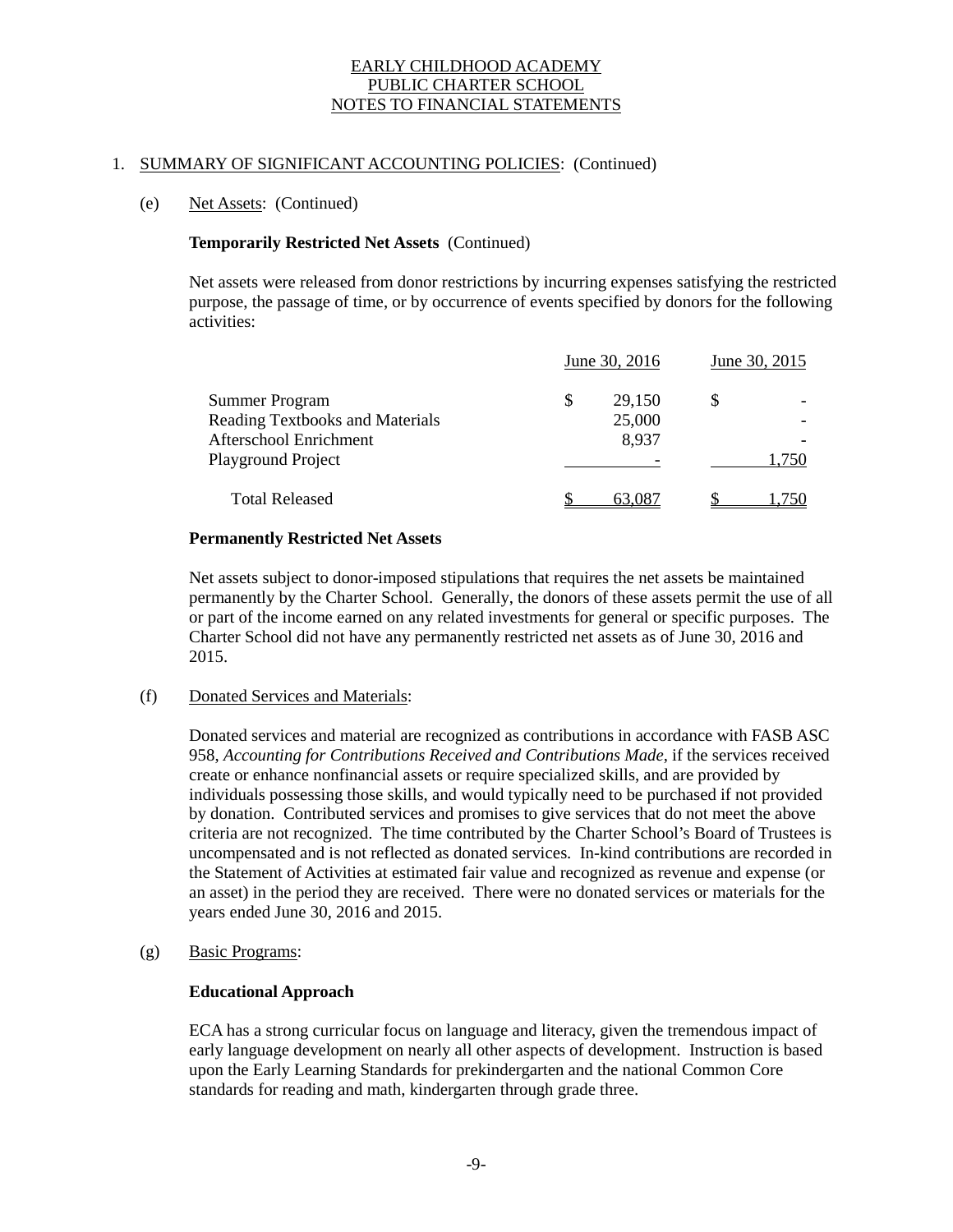#### 1. SUMMARY OF SIGNIFICANT ACCOUNTING POLICIES: (Continued)

#### (g) Basic Programs: (Continued)

#### **Professional Development**

ECA believes that high-quality professional development and ongoing feedback and support from administrators provide teachers with the knowledge base and skills needed to promote children's learning. Therefore, each year, the executive director, principal, and a representative group of teachers will draft a Professional Development Plan that articulates goals, activities, resources, and evidence of success.

Experts in their fields are contracted to support high student achievement in reading and math. Robyn Silbey, ECA's math coach, taught for 36 years in Montgomery County, Maryland, a large, urban/suburban school district with a widely diverse population. Ms. Silbey holds a Master of Science degree in Mathematics Education and a Bachelor's of Science degree in Elementary Education. For over 30 years, Robyn has authored and co-authored books, computer software, workbooks, and articles.

Robyn presents workshops at national and international conferences including the International Congress of Math Educators (ICME) in Copenhagen, Denmark. Robyn served as a teacher consultant in the Teaching Training Corps as part of the Teacher-to-Teacher Initiative for the United States Department of Education.

## **Parent Involvement**

ECA is dedicated to encouraging strong and consistent parent involvement in all aspects of the child's educational, social, and emotional development. Orientation meetings are held during which parents receive *Parent Handbooks* and sign a "School-Parent Compact." Parent meetings, phone calls, written progress reports, and regularly scheduled meetings are implemented to discuss children's progress, notify parents of ECA's performance in meeting yearly academic goals, and to ensure open communication with parents on a regular basis. In addition, ECA offers free quarterly parent education workshops. The principal facilitates the establishment of a Parent Leadership Team and all parents are members of the Parent School Association.

#### **Community Involvement**

The executive director will promote partnerships and collaborative ventures with school personnel and other public and private stakeholder organizations to facilitate service delivery. ECA will also develop a continually updated list of opportunities for parents and other community members to participate in school activities.

ECA currently partners with Family Matters of Greater Washington, Reading is Fundamental, EDspired, the Richard E. and Nancy P. Marriott Foundation, Friends of Choice in Urban Schools, the Special Education Cooperative, the DC Association of Chartered Public Schools, AppleTree Institute for Education Innovation, eyemaginED, and the Community of Hope Conway Health and Resource Center.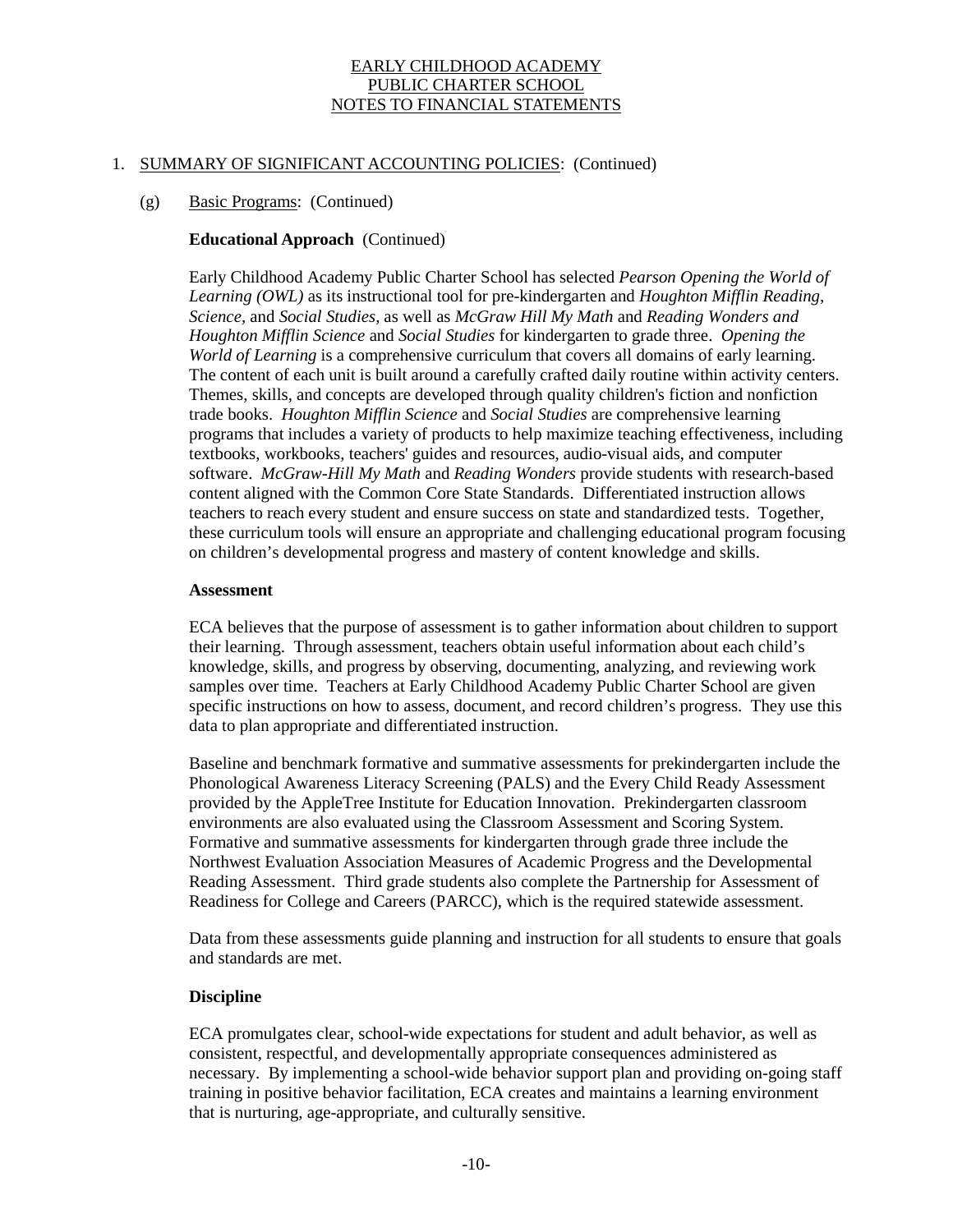#### 1. SUMMARY OF SIGNIFICANT ACCOUNTING POLICIES: (Continued)

#### (g) Basic Programs: (Continued)

#### **Leadership**

ECA is overseen by the eleven-member Board of Trustees, who is responsible for the governance of the school. On-site leadership is provided by the executive director, who has overall responsibility for the operation of the school and the educational program; and by the school principal, who provides instructional leadership and program and building management. ECA's executive director holds a master's degree in educational psychology and has over thirty years of experience as a teacher, special education coordinator, assistant principal, principal, and executive director. The school's principal holds two master's degrees in teaching and early childhood special education and has over twenty years of experience as a teacher, special education coordinator, assistant principal, and principal. ECA's financial manager, a CPA and instructor at the University of the District of Columbia, provides the financial and HR expertise for the leadership team.

Early Childhood Academy Public Charter School's school leadership is composed of a highly competent team of stakeholders from the Washington, DC community who are knowledgeable about the educational and developmental needs of children, understand the communities which they serve, and are connected with the resources and services of government and nonprofits. They know law and accounting, and they are all committed to and invigorated by this endeavor. The leadership team, along with the teaching staff of ECA, shares an understanding that the ability of children to learn is affected by many outside factors, such as socioeconomic backgrounds, family stability, parental employment and education, and influences from the community. Although the school alone cannot successfully address all of the negative societal exposure many children face, ECA can and does serve as a foundation for their strong academic and emotional growth and development, and as a nurturing and safe haven for its students.

#### (h) Functional Expense Allocation Policies and Procedures:

Management has elected to prepare a schedule of functional expenses that is presented as supplemental information to the financial statements. The schedule of functional expenses presents an allocation of each expense category between program services, general and administrative, and fundraising activities. Program service costs pertain to educating students. General and administrative costs pertain to supporting activities. Fundraising costs relate to fundraising activities such as special events, fundraisers and soliciting of contributions.

Management has established functional expense allocation policies and procedures based on a reasonable analysis of cost drivers and reasonable allocation estimates based on financial results and industry standards.

Direct costs, where identifiable, are allocated in whole to the appropriate functional category. Direct student expenses (textbooks, materials, instructional supplies, assessment material, contract educational services, and field trips) are allocated entirely to program services.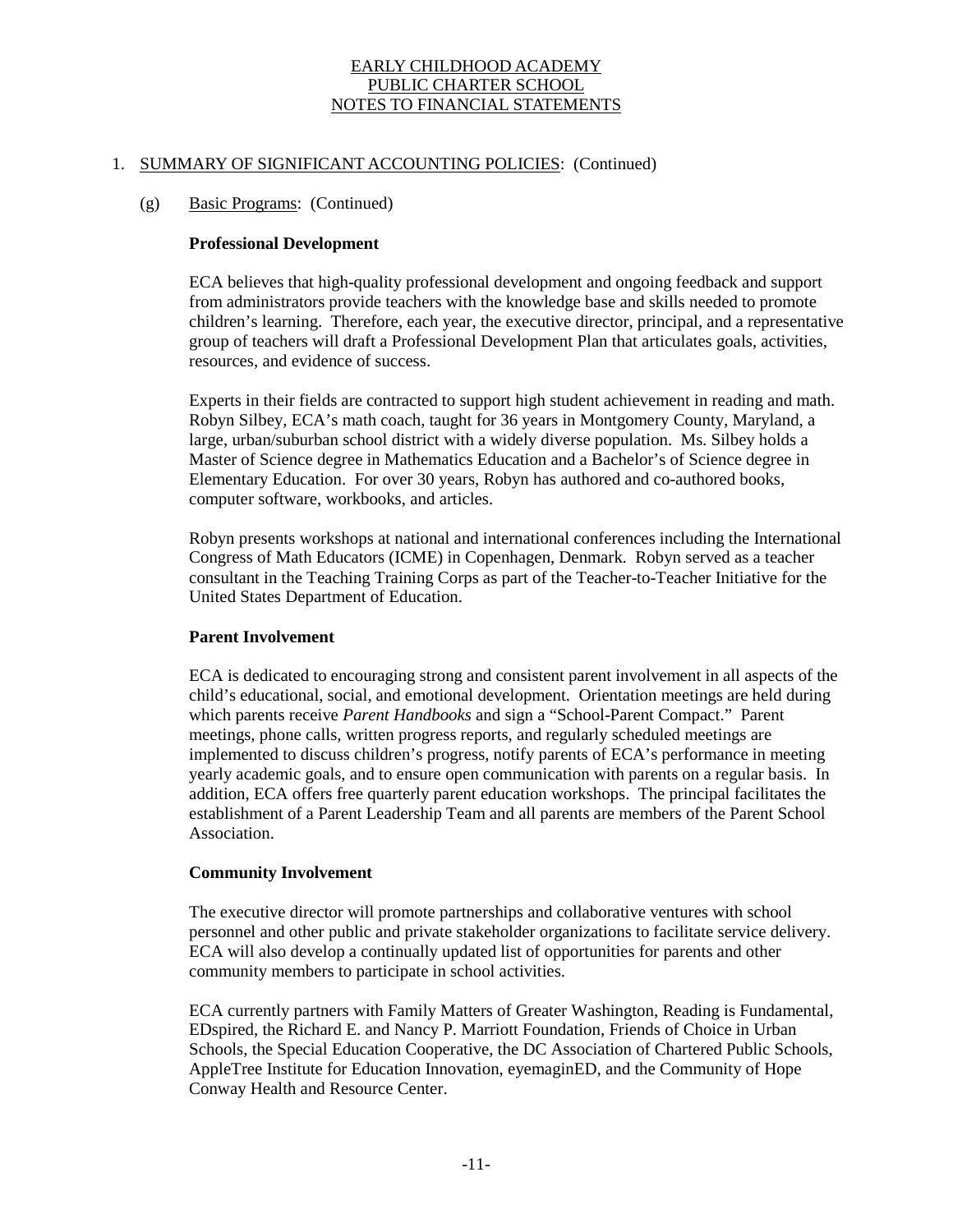#### 1. SUMMARY OF SIGNIFICANT ACCOUNTING POLICIES: (Continued)

#### (h) Functional Expense Allocation Policies and Procedures: (Continued)

Personnel expenses for salaries, payroll taxes and employee benefit plans are allocated based on job descriptions and management estimates of time spent on particular activities. Personnel expenses for salaries are divided into employee categories (executive, teachers, other educational staff, etc.) and then a percentage of time spent on program services, general and administrative activities, and fundraising activities is applied. All other personnel expenses (employee benefits, payroll taxes, staff development) are allocated based on the weighted average allocation of the direct salaries.

Other expenses that are not directly identifiable by program are allocated based on management estimates of use of resources. For other expenses where it would not be appropriate to designate 100 percent as a program service cost, general and administrative cost, or fundraising cost, the allocation formula for personnel expenses is utilized for cost allocation purposes.

#### (i) Use of Estimates:

The preparation of financial statements in conformity with accounting principles generally accepted in the United States of America requires management to make estimates and assumptions that affect the reported amounts of assets, liabilities, the disclosure of contingent assets and liabilities at the date of the financial statements, and the reported amounts of support and revenues and expenses during the reporting period. Actual results could differ from those estimates.

#### (j) Recognition of Salary Expense:

Salary expense is recognized in the year the service is rendered, which coincides with the academic year. Salaries unpaid at June 30 are recognized as expense and accrued salaries.

#### (k) Fair Value of Certain Financial Instruments:

Some of the Charter School's financial instruments are not measured at fair value on a recurring basis but nevertheless are recorded at amounts that approximate fair value due to their liquid or short-term nature. Such accounts include cash, accounts receivable, prepaid expenses, accounts payable, and accrued expenses.

#### (l) Certificates of Deposit:

Certificates of deposit are other investments with original maturities greater than three months and are carried at cost. The certificates of deposit do not qualify as securities as defined in Financial Accounting Standard Board ("FASB") Accounting Standards Codification ("ASC") 320, *Investments - Debt and Equity Securities*, thus the fair value disclosures required by ASC 820, *Fair Value Measurements and Disclosures*, are not provided.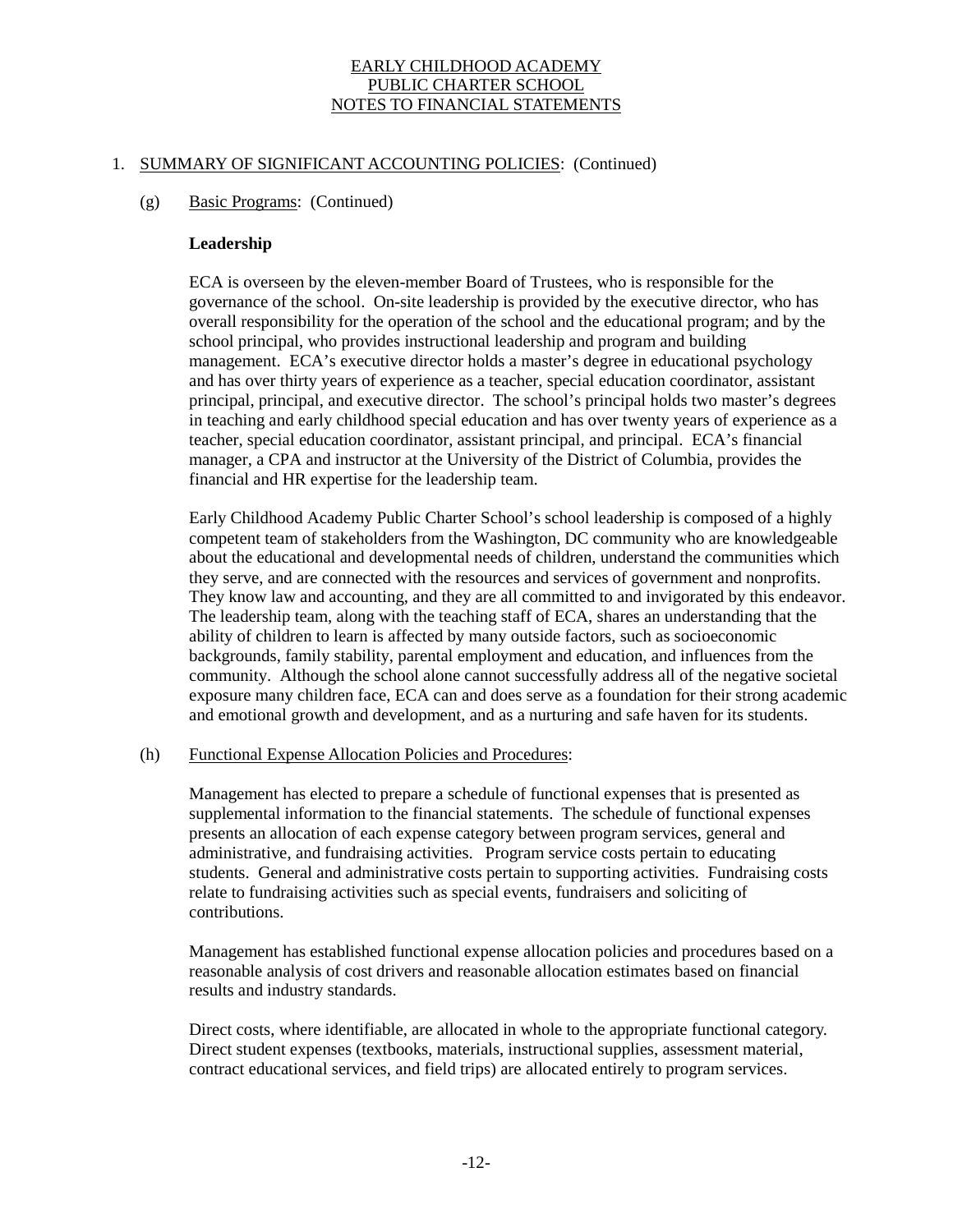#### 1. SUMMARY OF SIGNIFICANT ACCOUNTING POLICIES: (Continued)

#### (m) Reclassifications:

Certain accounts in the prior year financial statements have been reclassified for comparative purposes to conform with the presentation in the current year financial statements. These reclassifications had no effect on the change in net assets or to total net assets from the prior years.

#### 2. ACCOUNTING FOR UNCERTAIN TAX POSITIONS:

Accounting principles generally accepted in the United States of America provide consistent guidance for the accounting for uncertainty in income taxes recognized in the Charter School's financial statements and prescribe a threshold of "more likely than not" for recognition of tax positions taken or expected to be taken in a tax return. The Early Childhood Academy Public Charter School performed an evaluation of uncertain tax positions for the year ended June 30, 2016, and determined that there were no matters that would require recognition in the financial statements or that may have any effect on its tax-exempt status. As of June 30, 2016, the statute of limitations for tax years 2012 through 2014 remains open with the U.S. federal jurisdiction or the various states and local jurisdictions in which the organization files tax returns. It is the Charter School's policy to recognize interest and/or penalties related to uncertain tax positions, if any, in income tax expense. As of June 30, 2016, the Charter School had no accruals for interest and/or penalties.

#### 3. CASH, CASH EQUIVALENTS AND CERTIFICATES OF DEPOSIT:

#### Cash and Cash Equivalents:

Cash at June 30, 2016 and 2015 totaled \$4,667,227 and \$2,324,005, respectively, and consisted of the following:

|                                                                                      | June 30, 2016                     | June 30, 2015               |  |  |
|--------------------------------------------------------------------------------------|-----------------------------------|-----------------------------|--|--|
| Non-Interest Bearing Checking Accounts<br><b>Money Market Accounts</b><br>Petty Cash | \$<br>658,686<br>4,008,041<br>500 | 820,306<br>1,503,199<br>500 |  |  |
| Total                                                                                | 4.667.227                         | 2.324,005                   |  |  |

#### Certificates of Deposit:

Certificates of Deposit are valued at original cost. Balances at year end consisted of the following:

|                                | June 30, 2016            | June 30, 2015 |
|--------------------------------|--------------------------|---------------|
| <b>Certificates of Deposit</b> | $\overline{\phantom{0}}$ | \$ 2,000,000  |

For purposes of the cash flow statement and financial statement presentation, cash and cash equivalents are short term, highly liquid investments with maturities of three months or less.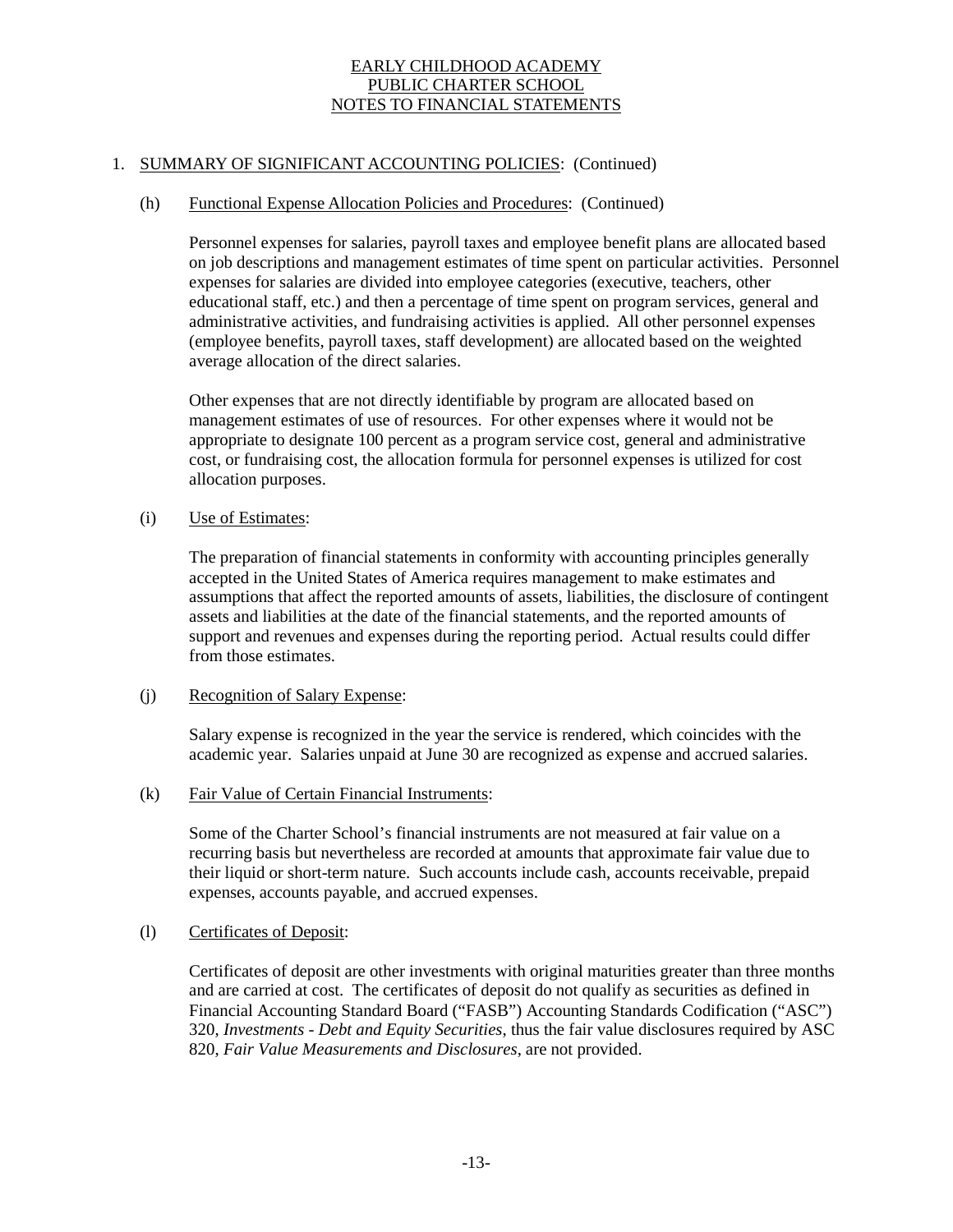#### 3. CASH, CASH EQUIVALENTS AND CERTIFICATES OF DEPOSIT: (Continued)

The Early Childhood Academy Public Charter School maintains its operating funds in three separate financial institutions. These accounts are covered under the Federal Deposit Insurance Corporation (FDIC) Program. Federal Deposit Insurance Corporation Insurance coverage is \$250,000 per account category. Deposits held in non-interest-bearing transaction accounts are aggregated with interestbearing deposits and the combined total is insured up to \$250,000.

As of June 30, 2016 and 2015, \$4,204,710 and \$2,109,612, respectively, of the bank balance was deposited in excess of Federal Deposit Insurance Corporation limits. Due to increased cash flows at certain times during the year, the amount of funds at risk may have been greater than at year end. The Charter School was at risk for the funds held in excess of the insured amounts. The Charter School has not experienced any losses related to these accounts and does not believe it is exposed to any significant credit risk on cash and cash equivalents.

#### 4. ACCOUNTS, GRANTS AND PROMISES RECEIVABLE:

#### **Accounts and Grants Receivable**

Accounts and grants receivable are current and are considered to be fully collectible by management. Balances as of June 30, 2016 and 2015 consisted of the following:

|                                            | June 30, 2016 |        | June 30, 2015 |        |
|--------------------------------------------|---------------|--------|---------------|--------|
| <b>Accounts Receivable:</b>                |               |        |               |        |
| Per Pupil Funding                          | \$            | 27,200 | \$            | 33,271 |
| Reimbursable Expenses                      |               | 62     |               | 1,172  |
| Interest                                   |               |        |               | 449    |
| Other                                      |               |        |               | 925    |
| Total                                      |               | 27,262 |               | 35,817 |
| Grants Receivable:                         |               |        |               |        |
| No Child Left Behind - Entitlement         | \$            | 38,546 | \$            | 34,469 |
| National School Food Program               |               | 35,212 |               | 36,980 |
| E-rate                                     |               | 7,562  |               | 5,320  |
| National School Food - Healthy Schools Act |               | 1,623  |               | 1,762  |
| Farm Field Trip Grant                      |               | 900    |               |        |
| DC Physical Activities for Youth           |               | 674    |               |        |
| School Technology Fund                     |               |        |               | 12,932 |
| Scholarships for Opportunity and Results   |               |        |               | 7,849  |
| Total                                      | \$            | 84,517 | S             | 99,312 |

The Charter School's accounts and grants receivable consists of unsecured amounts due from funding sources whose ability to pay is subject to changes in general economic conditions. Because the Charter School does not require collateral, it is at credit risk for the amounts owed to it through the year and at year end.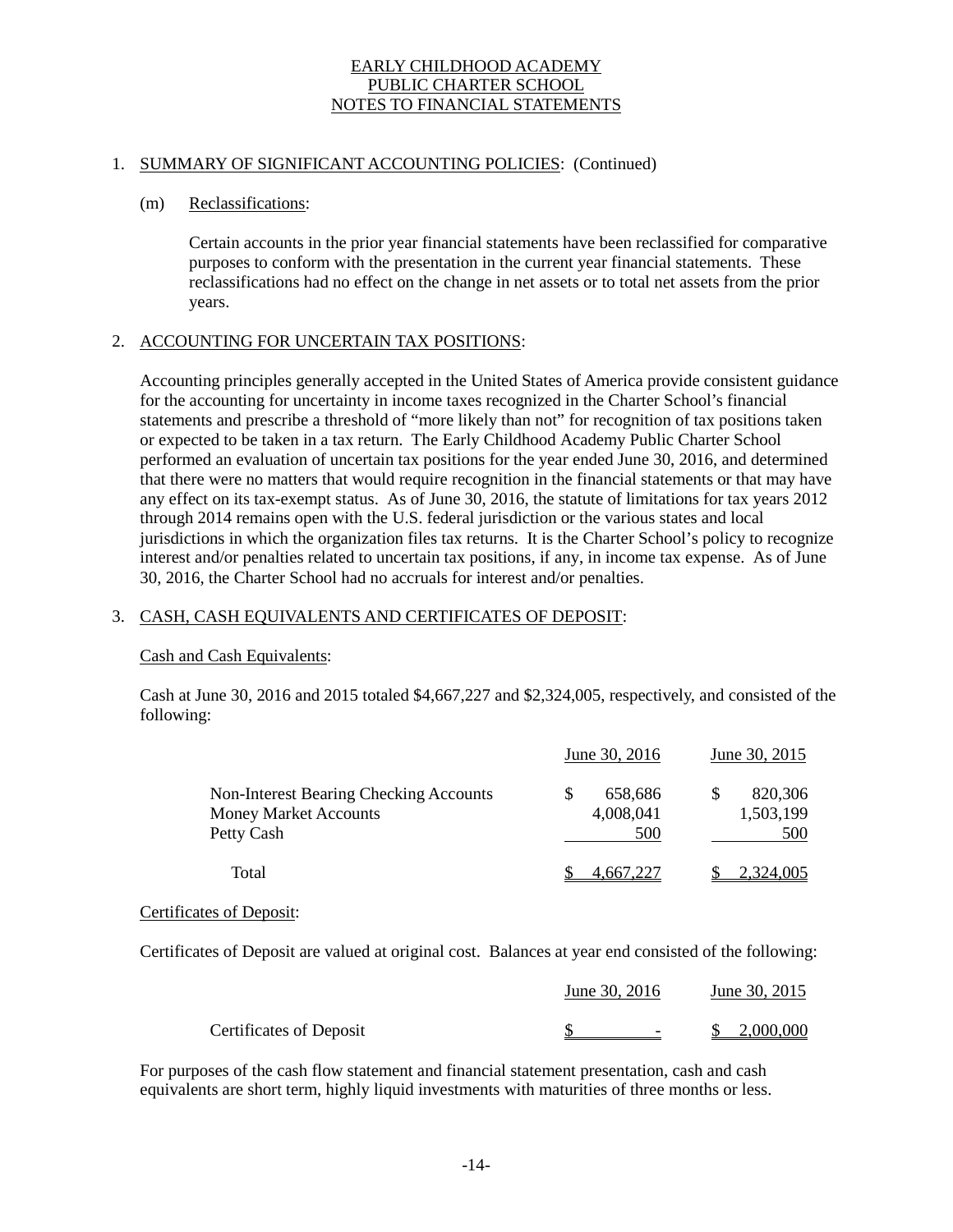## 4. ACCOUNTS, GRANTS AND PROMISES RECEIVABLE: (Continued)

#### **Accounts and Grants Receivable** (Continued)

Accounts and grants receivable are stated at the amount management expects to collect from outstanding balances. Management provides for probable uncollectable amounts through a provision for bad debt expense and an adjustment to a valuation allowance based on its assessment of the current status of individual accounts. Balances outstanding after management has used reasonable collection efforts are written off through a charge to the valuation allowance and a credit to accounts or grants receivable. Management believes that an allowance was not required based on its evaluation of collectability of receivables for the years ended June 30, 2016 and 2015.

Trade receivables related to program service fees (activity fees, before and after care, etc.) are recognized as revenue on the accrual basis of accounting at the time the program activity has occurred. Credit is extended for a period of 60 days with no interest accrual at which time payment is considered delinquent. Trade receivables are written off as uncollectable when payment has not been received after 180 days.

#### **Promises Receivable**

Contributions are recognized when the donor makes a promise to give that is, in substance, unconditional. Promises to give represent amounts committed by donors that have not been received by the Charter School. The Charter School uses the allowance method to determine uncollectable promises to give. Promises receivable at year end consisted of the following:

|                        | June 30, 2016 | June 30, 2015            |
|------------------------|---------------|--------------------------|
| Afterschool Enrichment | 45.000        | $\overline{\phantom{a}}$ |
| Total                  | (1)(1)        | -                        |

The above promises receivable are due to be received within one year.

#### 5. FIXED ASSETS:

Furniture and equipment are recorded at cost or in the case of contributed property at the fair market value at the date of contribution. If an expenditure in excess of \$500 results in an asset having an estimated useful life which extends substantially beyond the year of acquisition, the expenditure is capitalized at cost and depreciated over the estimated useful lives of the assets. When assets are retired, or otherwise disposed of, the cost and related accumulated depreciation is removed from the accounts and any resulting gains or losses are reflected in income for the period. Depreciation has been provided on the straight-line method over the estimated useful lives of the assets. Maintenance and repairs are charged to expenses as incurred. Depreciation and amortization expense for the years ended June 30, 2016 and 2015, was \$70,988 and \$80,594, respectively.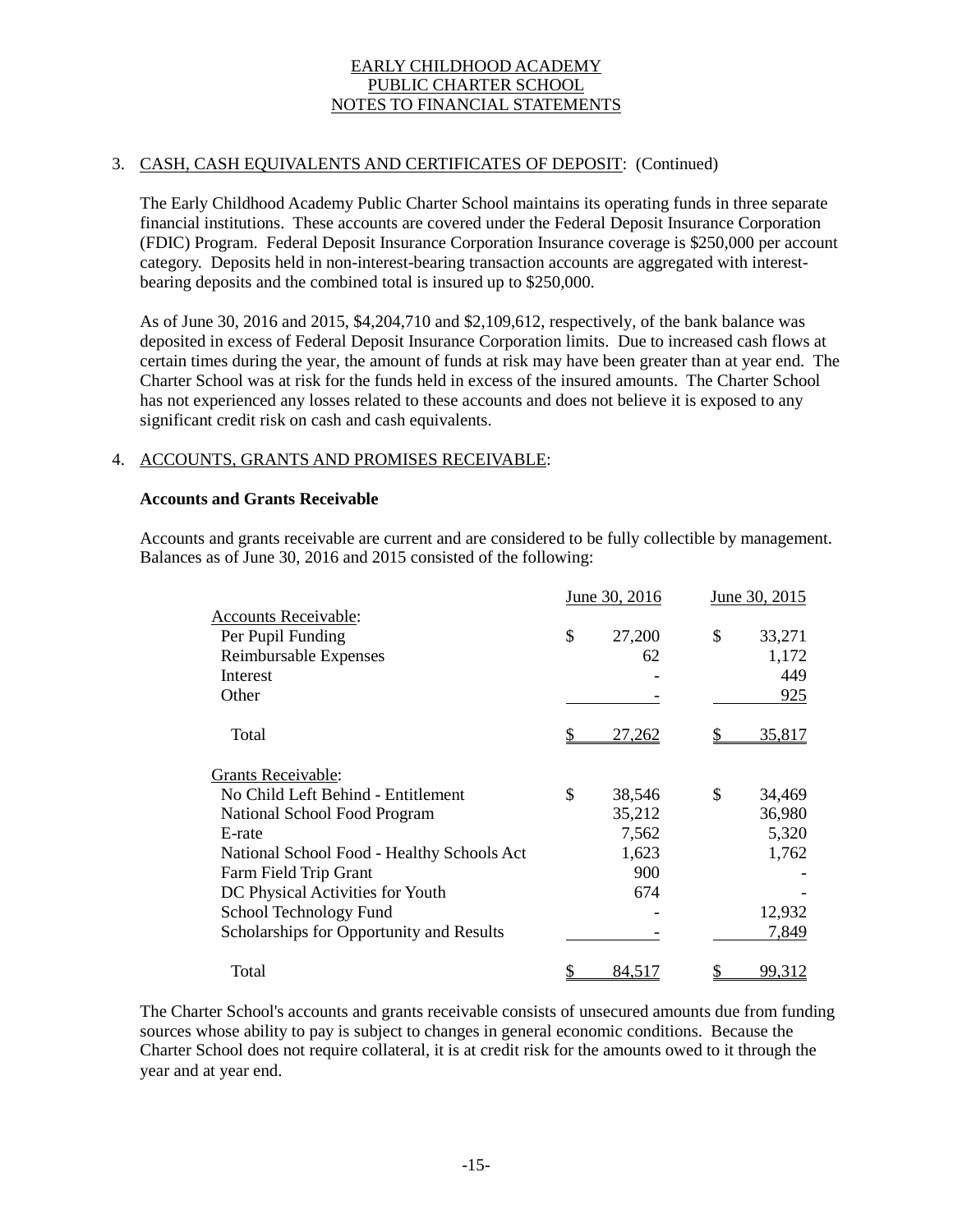#### 5. FIXED ASSETS: (Continued)

Major classifications of fixed assets and their estimated useful lives are as summarized below:

#### June 30, 2016:

|                                                                                       | Depreciable<br>Life                | Cost                                | Accumulated<br>Depreciation         |    | Net Book<br>Value          |
|---------------------------------------------------------------------------------------|------------------------------------|-------------------------------------|-------------------------------------|----|----------------------------|
| Furniture and Equipment<br>Computer Equipment<br><b>Leasehold Improvements</b>        | 7-10 Years<br>3-5 Years<br>5 Years | \$<br>164,614<br>287,440<br>69,916  | \$<br>136,867<br>209,825<br>63,312  | \$ | 27,747<br>77,615<br>6,604  |
| Total                                                                                 |                                    | \$<br>521,970                       | 410,004                             | S  | 111,966                    |
| June 30, 2015:                                                                        |                                    |                                     |                                     |    |                            |
|                                                                                       | Depreciable<br>Life                | Cost                                | Accumulated<br>Depreciation         |    | Net Book<br>Value          |
| Furniture and Equipment<br><b>Computer Equipment</b><br><b>Leasehold Improvements</b> | 7-10 Years<br>3-5 Years<br>5 Years | \$<br>161,433<br>226,829<br>117,785 | \$<br>125,505<br>155,370<br>106,010 | \$ | 35,928<br>71,459<br>11,775 |

#### 6. REFUNDABLE ADVANCES:

The Early Childhood Academy Public Charter School records cash receipts on grants in excess of costs incurred on grants as refundable advances until they are expended for the purposes of the grant at which time they are recognized as unrestricted support. The balance of refundable advances as of June 30, 2016 and 2015 consisted of the following:

|                                              |                          | June 30, 2016 June 30, 2015 |
|----------------------------------------------|--------------------------|-----------------------------|
| D.C. Government - City Build Incentive Grant | $\overline{\phantom{0}}$ | 4.550                       |
| Total                                        | $\sim$ $-$               | 4.550                       |

## 7. CAPITAL LEASE PAYABLE:

During the year ended June 30, 2014, the Early Childhood Academy Public Charter School entered into a capital lease for the purchase of a Sharp MX-5141N photocopier with De Lage Landen Financial Services. The original balance was in the amount of \$13,499, and is payable over thirty-six (36) months with a monthly payment of \$375 and a maturity on April 11, 2017. The capital lease was provided at no interest to the School. The lease is secured by the photocopy equipment that cost \$13,499, and is presented as part of Furniture and Equipment. For the years ended June 30, 2016 and 2015, amortization expense in the amount of \$3,375 and \$3,375, respectively, on the photocopier is included in depreciation expense. Accumulated amortization was \$7,312 and \$3,937, respectively, at June 30, 2016 and 2015. The balance of the capital lease at June 30, 2016 and 2015 was \$3,750 and \$8,250, respectively.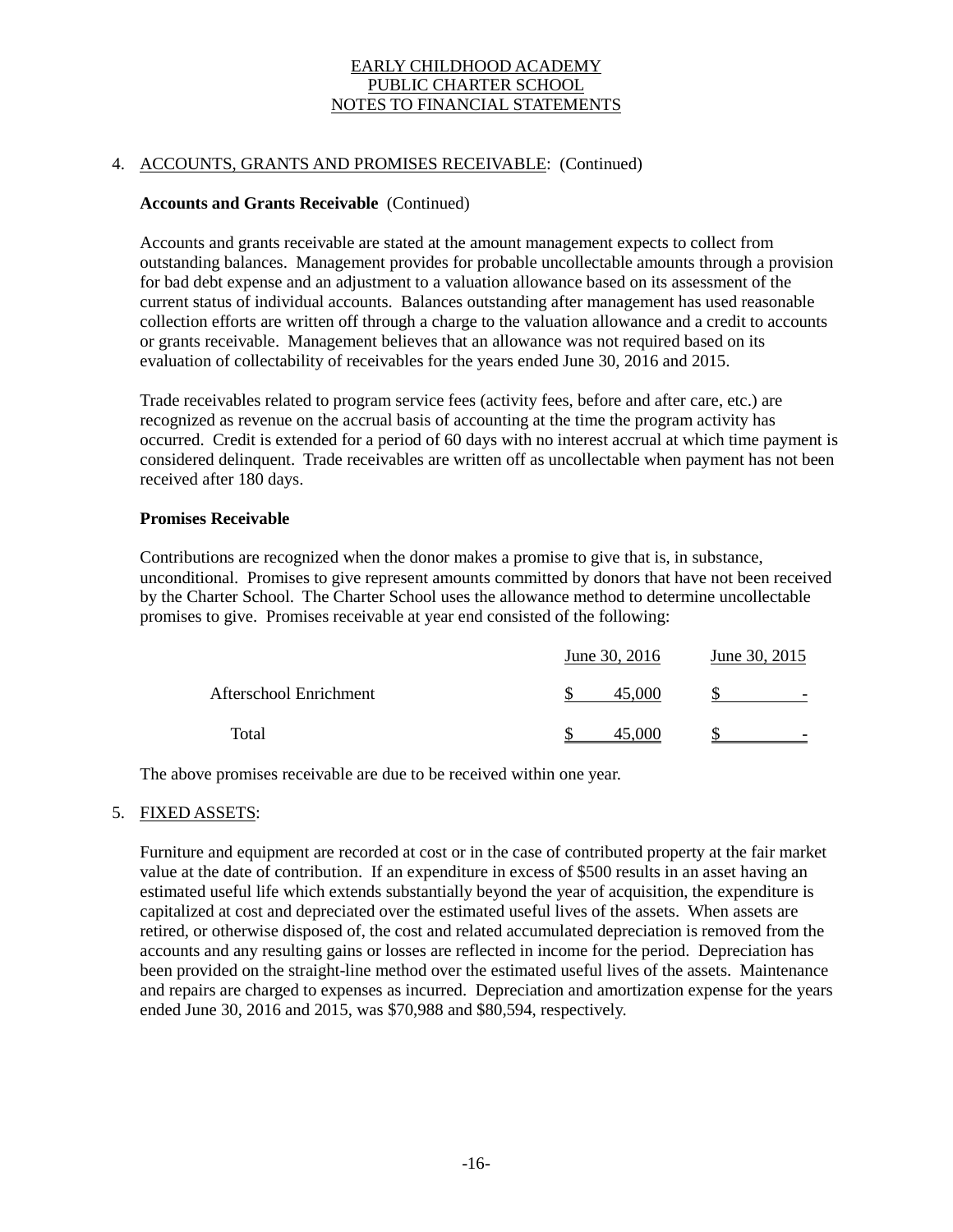## 7. CAPITAL LEASE PAYABLE: (Continued)

The Early Childhood Academy Public Charter School is committed under this capital lease to make future minimum payments as follows:

| Year Ending June 30,                       | Total | Principal | Interest |
|--------------------------------------------|-------|-----------|----------|
| 2017                                       | 3.750 | 3.750     |          |
| <b>Total Future Minimum Lease Payments</b> | 3.750 | 3.750     |          |

## 8. DISTRICT OF COLUMBIA PUBLIC CHARTER SCHOOL BOARD CONTRACT:

The Charter School was approved by the District of Columbia Public Charter School Board to operate a charter school in the District of Columbia. The District of Columbia Public Charter School Board (DCPCSB) is responsible for the ongoing oversight of the Schools fiscal management and academic acceptability. The contract dated September 2, 2005, provides for a 15-year charter effective the date of first operation. If not renewed, the charter contract will expire on or about January 1, 2020. The charter contract may be renewed for successive 15-year periods if the DCPCSB deems that the Early Childhood Academy Public Charter School is in compliance with its charter contract and District statutory provisions. In addition, in accordance with the Charter School Act, the DCPCSB is required to review the Early Childhood Academy Public Charter School's charter every five years, with the most recent review having occurred in 2015. The DCPCSB may revoke (or not renew) a charter school contract if a school violates applicable law, materially violates the charter contract or fails to meet the student academic achievement expectations set forth in the charter contract. Consequently, management does not anticipate non-renewal or revocation of its charter.

As part of the agreement with the DCPCSB, the Charter School may be charged a public charter school fee, which is not to exceed one percent of the total revenues (less philanthropic and investment revenues) within the annual budget to cover the costs of undertaking the ongoing administrative responsibilities of the Board. For the year ended June 30, 2016, the Charter School incurred \$49,676 in administrative fees.

The charter contract provides that Early Childhood Academy may educate up to a predetermined number of students. However, this enrollment limit may be raised upon notification to and acceptance by the DCPCSB. The Charter School enrollment ceiling for the year ended June 30, 2016, was not permitted to be greater than 300 students. Audit enrollment for the 2015/2016 year was 261 students and enrollment for the 2014/2015 year was 259 students.

#### 9. PER-PUPIL FUNDING ALLOCATION:

The School receives local funding from the District of Columbia in the form of per-pupil educational allotments and facility allotments. This funding is based on the equivalent number of full-time students and is determined annually. For the year ended June 30, 2016, the per-student rate ranged between \$9,492 and \$12,719 for the educational allotment and \$3,124 for the facility allotment. For the year ended June 30, 2015, the per-student rate ranged between \$9,492 and \$12,719 for the educational allotment and \$3,072 for the facility allotment. Additional allotments were made for Special Educational Services and Summer Schooling.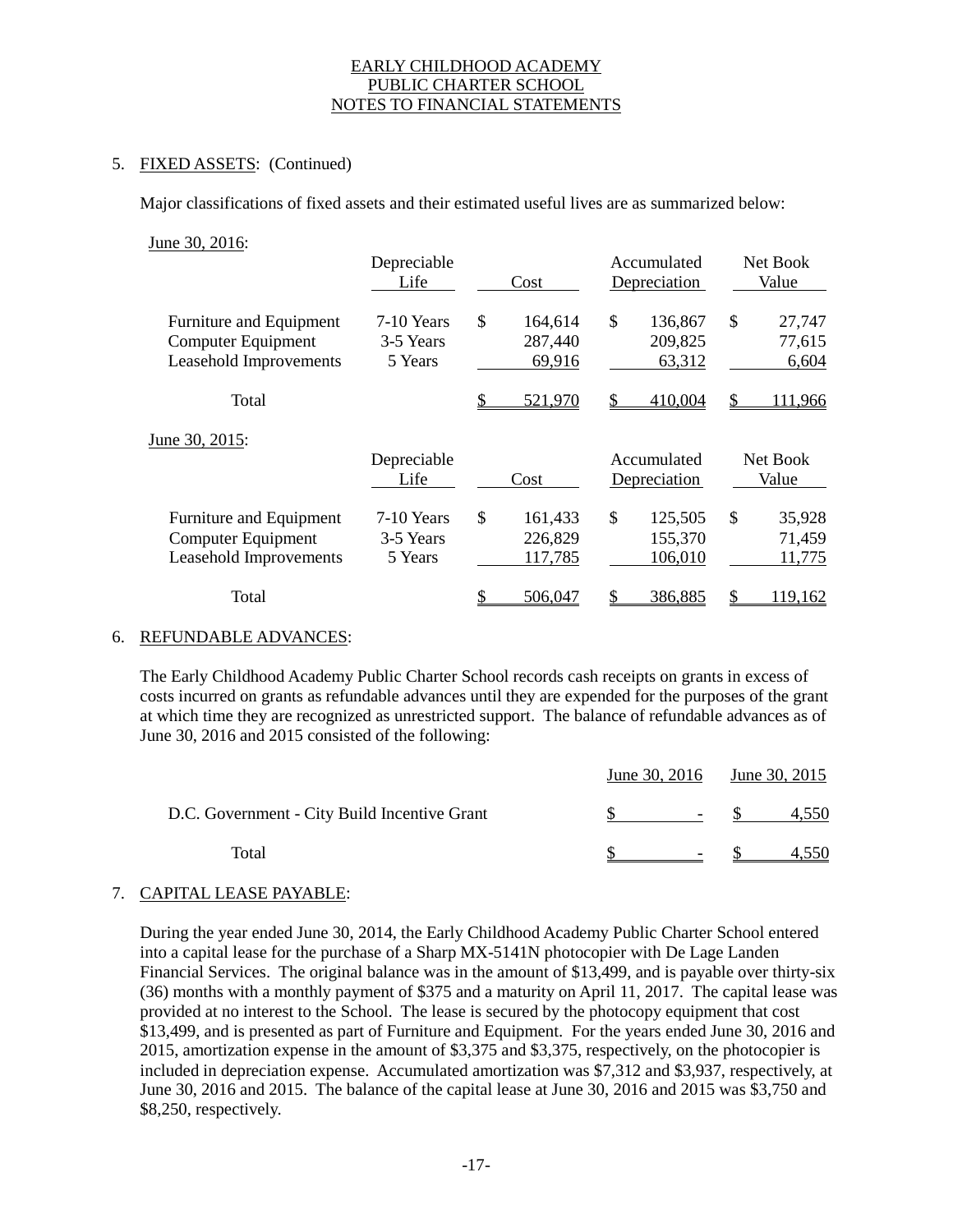#### 9. PER-PUPIL FUNDING ALLOCATION: (Continued)

Per-pupil funding for the years ended June 30, 2016 and 2015 were as follows:

|                                 | June 30, 2016  | June 30, 2015 |
|---------------------------------|----------------|---------------|
| Pre-Kindergarten - Kindergarten | 1,754,691<br>S | 1,743,491     |
| Grades 1-3                      | 1,139,040      | 1,129,548     |
| <b>Special Education</b>        | 304,938        | 298,127       |
| <b>Facilities Allowance</b>     | 843,381        | 795,648       |
| <b>At-Risk Students</b>         | 384,615        | 148,926       |
| Summer School                   |                | 322,245       |
| Total                           |                |               |

#### 10. FEDERAL ENTITLEMENTS AND GRANTS:

During the years ended June 30, 2016 and 2015, the Early Childhood Academy Public Charter School participated in the following federal awards programs:

|                                                                                | June 30, 2016            |   | June 30, 2015      |
|--------------------------------------------------------------------------------|--------------------------|---|--------------------|
| National School Food Program<br>Title I - Grants to Local Educational Agencies | \$<br>206,967<br>116,884 | S | 202,633<br>121,813 |
| Title IIA - Preparing, Training and Recruiting                                 |                          |   |                    |
| <b>High Quality Teachers and Principals</b>                                    | 29,111                   |   | 28,651             |
| <b>Donated Commodities</b>                                                     | 28,103                   |   | 11,981             |
| <b>City Build Incentive Grant</b>                                              | 4,550                    |   |                    |
| Scholarships for Opportunities and Results                                     |                          |   | 50,056             |
| Total                                                                          | 385.61:                  |   |                    |

Federal formula grants are allocations of money to States or their subdivisions in accordance with distribution formulas prescribed by law or administrative regulation, for activities of a continuing nature not confined to a specific project. The School receives federal formula grants under the provisions of the No Child Left Behind Act (NCLB) of 2001, P.L 107-110. NCLB funds are not intended to replace state or local educational funding. Rather, NCLB funds provide additional support to states, LEAs, and schools for specific purposes. Grants are provided by the U.S. Department of Education and passed through the District of Columbia Office of State Superintendent of Education.

The National School Lunch Program and School Breakfast Program are part of the child nutrition cluster of programs operated by the U.S. Department of Agriculture. The objectives of the child nutrition cluster programs are to: (1) assist States in administering food services that provide healthful, nutritious meals to eligible children in public and non-profit private schools, residential childcare institutions, and summer recreation programs; and (2) encourage the domestic consumption of nutritious agricultural commodities.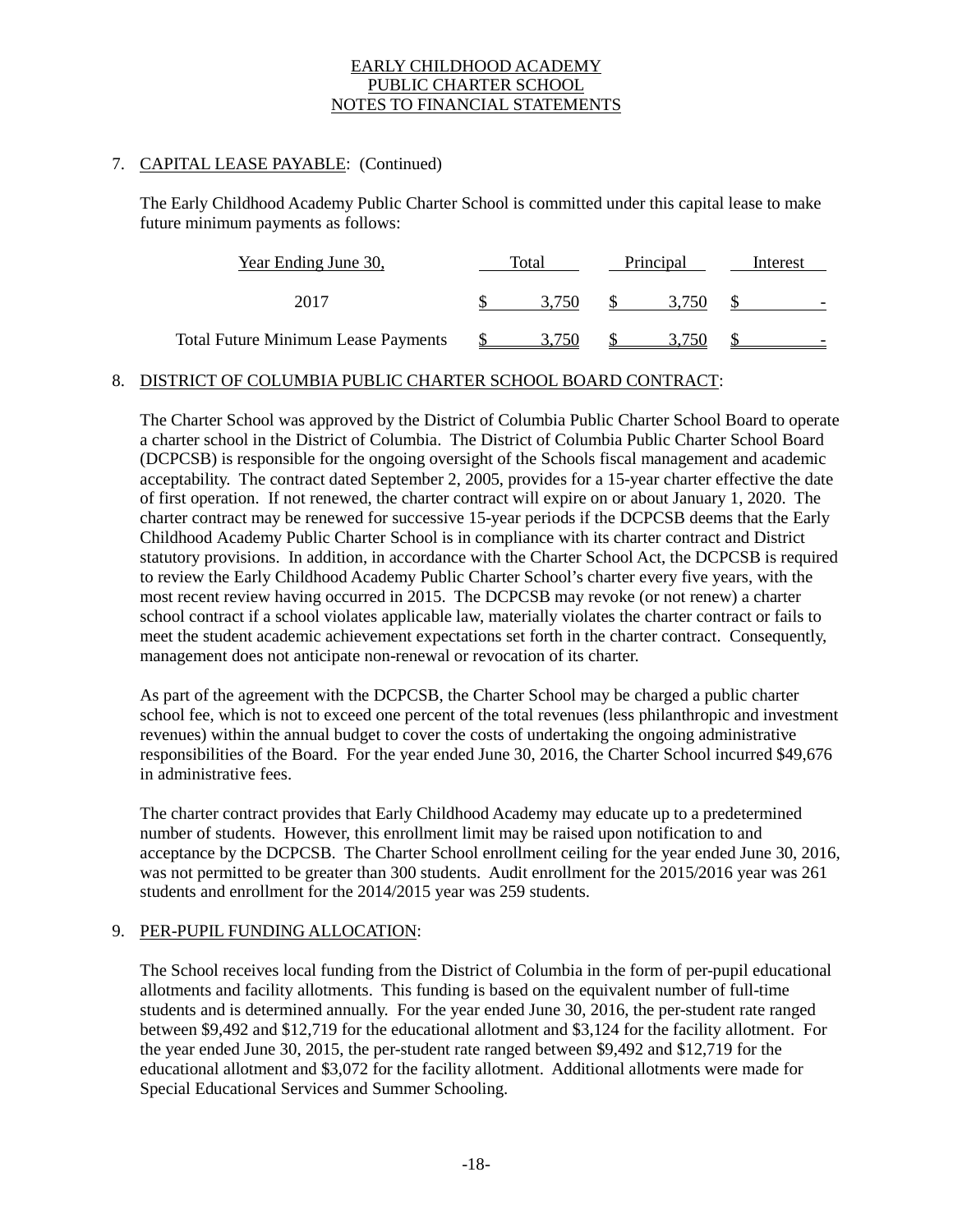#### 11. COMMITMENTS:

#### Building Leases:

The Early Childhood Academy Public Charter School entered into a lease agreement with the District of Columbia Baptist Convention effective for a one-year period commencing on July 1, 2014, and ending on June 30, 2015, for the rental of a building located at 4025 9<sup>th</sup> Street, SE, Washington, DC (Johenning Campus). This lease was renewed through the period ending June 30, 2016. This lease called for monthly lease payments of \$18,692 and a rental deposit of \$18,692. Rental expense for the years ended June 30, 2016 and 2015 was \$224,304 and \$213,622, respectively. On July 1, 2016, the Charter School signed a two-year extension of this lease for the period of July 1, 2016, through June 30, 2018.

Future required minimum lease payments at June 30, 2016, are as follows:

| Year Ended June 30, |                    |
|---------------------|--------------------|
| 2017<br>2018        | 395,808<br>403,724 |
| Total               |                    |

The Early Childhood Academy Public Charter School entered into a lease agreement with Crawford Edgewood Mangers, Inc., on June 1, 2008, effective for a one-year period commencing on July 1, 2008, and ending on June 30, 2009, for the rental of a building located at  $43019<sup>th</sup>$  Street, SE, Washington, DC (Walter Washington Campus). This lease has automatically renewed on a yearly basis through the year ended June 30, 2016. On June 27, 2016, the Charter School signed a two-year extension of this lease for the period of July 1, 2016, through June 30, 2018. This agreement also allows the Charter School to extend the lease term for an additional one-year period through June 30, 2019, if the option is exercised. This lease calls for monthly lease payments of \$14,632 and a security deposit of \$11,000. Rental expense for the years ended June 30, 2016 and 2015 was \$175,583 and \$170,471, respectively.

Future required minimum lease payments at June 30, 2016, are as follows:

| Year Ended June 30, |    |                    |
|---------------------|----|--------------------|
| 2017<br>2018        | S. | 182,606<br>191,737 |
| Total               |    | 374.343            |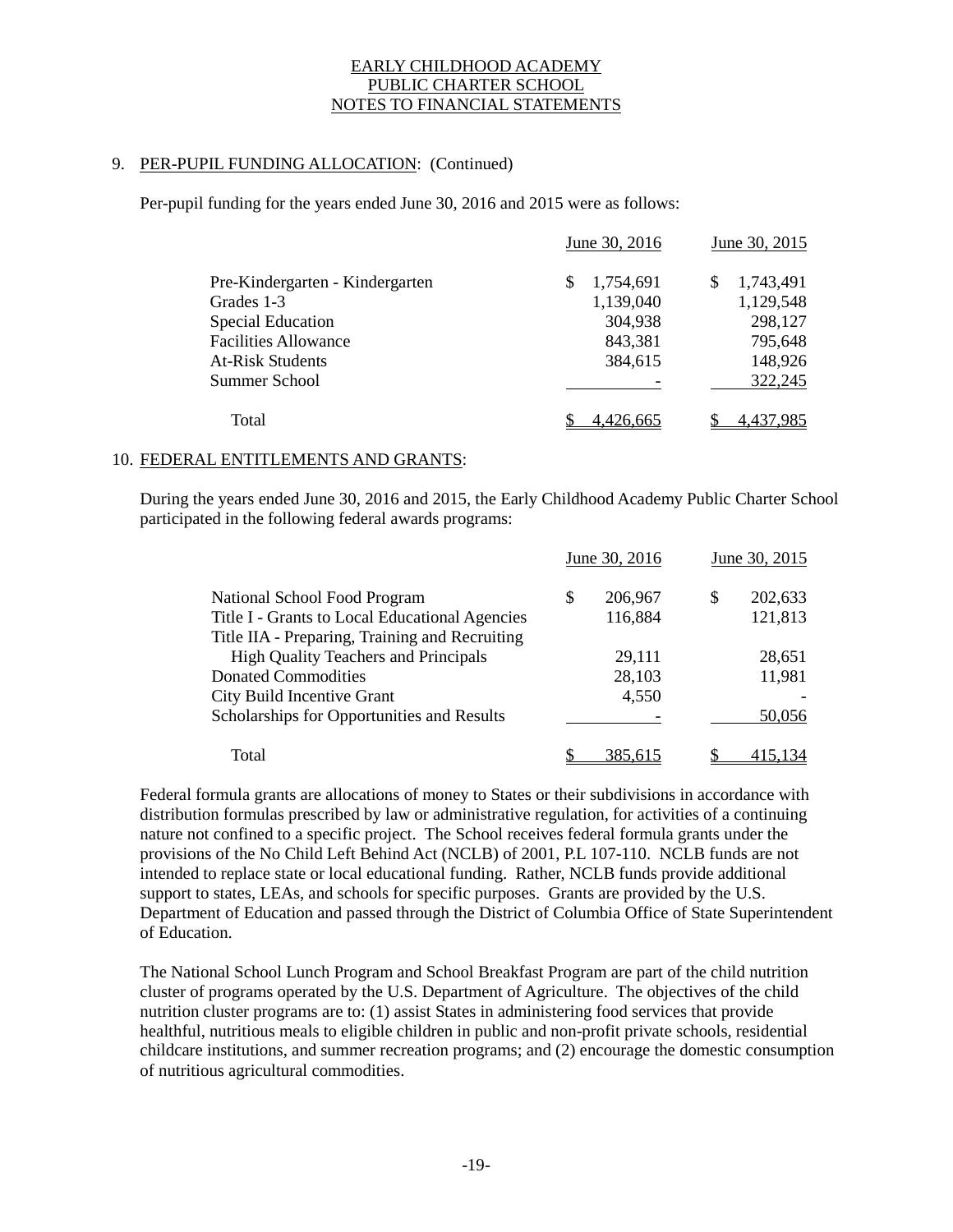#### 12. RELATED PARTY TRANSACTIONS:

#### Guarantee of Indebtedness:

The Early Childhood Academy Public Charter School utilizes a credit card issued by Capital One F.S.B. for purchases related to the organization's activity. The credit card is issued in the name of the School with a credit limit of \$30,000, however the debt is guaranteed by the Executive Director of the School. In addition, the Early Childhood Academy Public Charter School utilizes a credit card issued by American Express. The credit card has an approved limit of \$31,000, and the debt is guaranteed by the Executive Director of the School. The Charter School also utilizes a credit card issued by Costco. This card has an approved limit of \$31,000.

#### Board of Trustees:

Two of the trustees appointed to serve on the board of trustees are parents of students attending the Early Childhood Academy Public Charter School. Parent trustees are elected by a majority vote of the board members from a list of qualified individuals submitted to the board by an advisory committee.

#### 13. CONCENTRATIONS:

#### Revenues:

The Early Childhood Academy Public Charter School receives public funds from the DC government based on the number of students they enroll according to the Uniform Per Student Funding Formula developed by the Mayor and City Council. This per pupil allocation is supplemented with extra funds for students with special needs. During the years ended June 30, 2016 and 2015, eighty-seven percent (87%) and eighty-eight percent (88%), respectively, of total support was received from the District of Columbia in the form of per pupil funding.

In addition to the revenue received through the Uniform Per Student Funding, the Early Childhood Academy Public Charter School receives state and federal grants awarded under the auspices of the U.S. Department of Education (No Child Left Behind and special education) as well as the U.S. Department of Agriculture (Child Nutrition). The Charter School is entitled to receive these funds by virtue of its recognition as a Local Education Agency by the District of Columbia Public Charter School Board (DC PCSB).

The Early Childhood Academy Public Charter School is limited to enrolling students that are residents of the District of Columbia. As a DC Public Charter School, the School must compete for students against the DC Public School system as well as other DC Public Charter Schools.

#### 14. CONTINGENCIES:

The Early Childhood Academy Public Charter School was granted its charter by the District of Columbia Public Charter School Board, authorized under the District of Columbia School Reform Act of 1995, Public Law 104-134, as amended. The Early Childhood Academy has no reason to believe that this relationship will be discontinued in the foreseeable future. However, any interruption of this relationship (i.e., the failure to continue this charter authorization or withholding of funds) could adversely affect the School's ability to finance ongoing operations.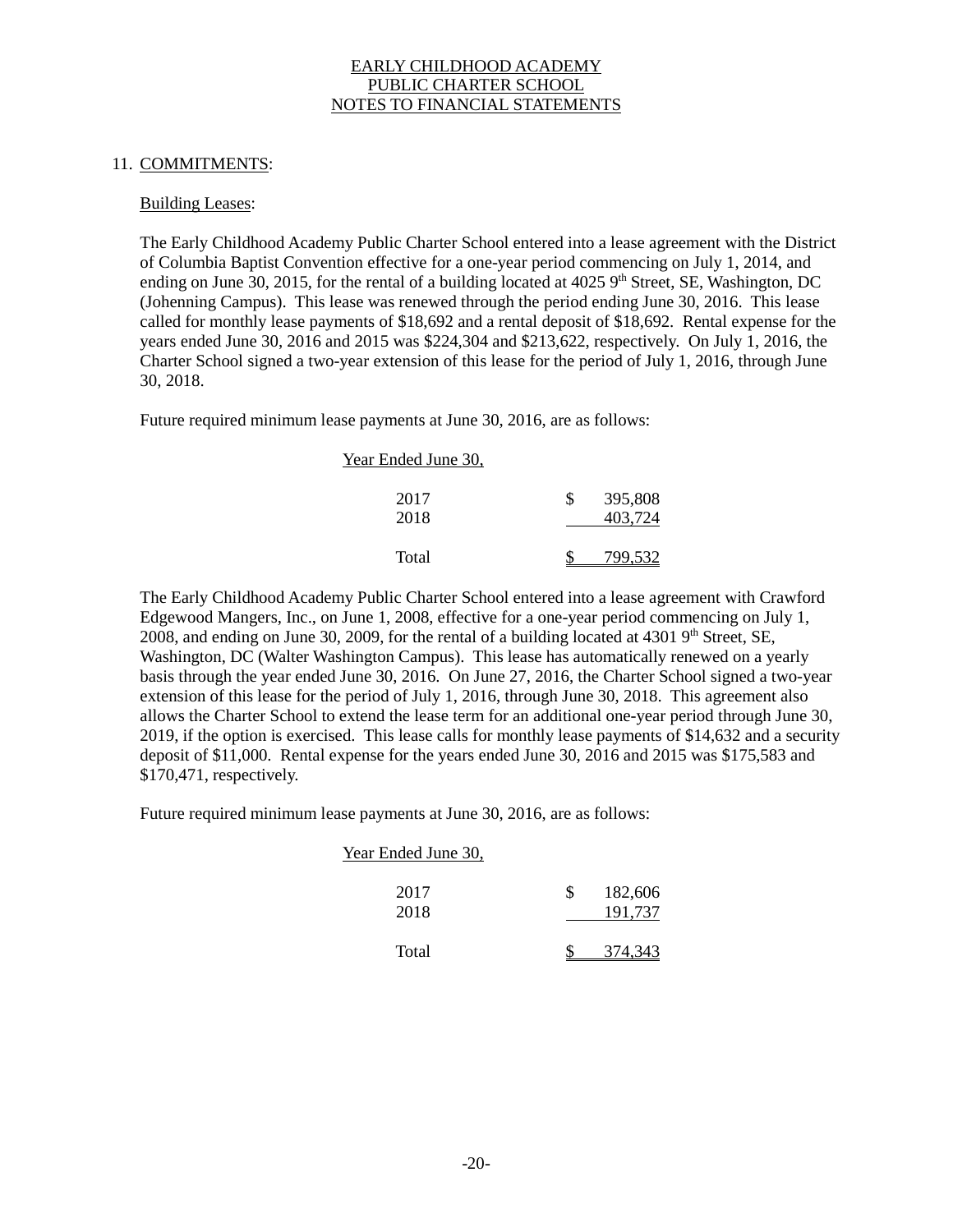#### 14. CONTINGENCIES: (Continued)

The School depends on per pupil allocations, grants, and contributions for a significant portion of its revenues. The ability of the sources of revenues to continue giving amounts comparable with prior years may be dependent upon future economic conditions and continued deductibility for income tax purposes of grants and contributions to the School. While the School's board of trustees and management believes the School has the resources to continue its programs, its ability to do so, and the extent to which it continues, may be dependent on the above factors.

Laws and regulations governing charter schools are complex and subject to interpretation. For instance, the Charter School receives funding from various federal and state grant reimbursement programs, which are governed by various rules and regulations of the respective grantor agencies. To the extent that the Charter School has not complied with the rules and regulations governing the grants, refunds of any money received may be required. The Charter School believes that it is in compliance with all applicable laws and regulations and is not aware of any pending or threatened investigations involving allegations of potential wrongdoing. Therefore, no provision has been recorded in the accompanying financial statements for such contingencies.

The viability of public charter schools and funding for these schools is dependent on the consensus of current and future administration of the District of Columbia Government. Any future change in dynamics could adversely affect the operation of public charter schools.

#### 15. SUBSEQUENT EVENTS:

#### Financial Statement Preparation:

In preparing these financial statements, management has evaluated events and transactions for potential recognition or disclosure through September 9, 2016, the date the financial statements were available to be issued, and has determined that no adjustments are necessary to the amounts reported in the accompanying financial statements.

#### 16. FUNDRAISING:

During the years ended June 30, 2016 and 2015, expenses incurred for the purpose of fundraising were \$4,018 and \$4,038, respectively.

#### 17. ADVERTISING COSTS:

Marketing activities were conducted for the purpose of promoting open enrollment to the school and to provide outreach to the community. Advertising and marketing costs are expensed when incurred. Advertising and marketing expenses were \$9,029 and \$7,936 for the years ended June 30, 2016 and 2015, respectively.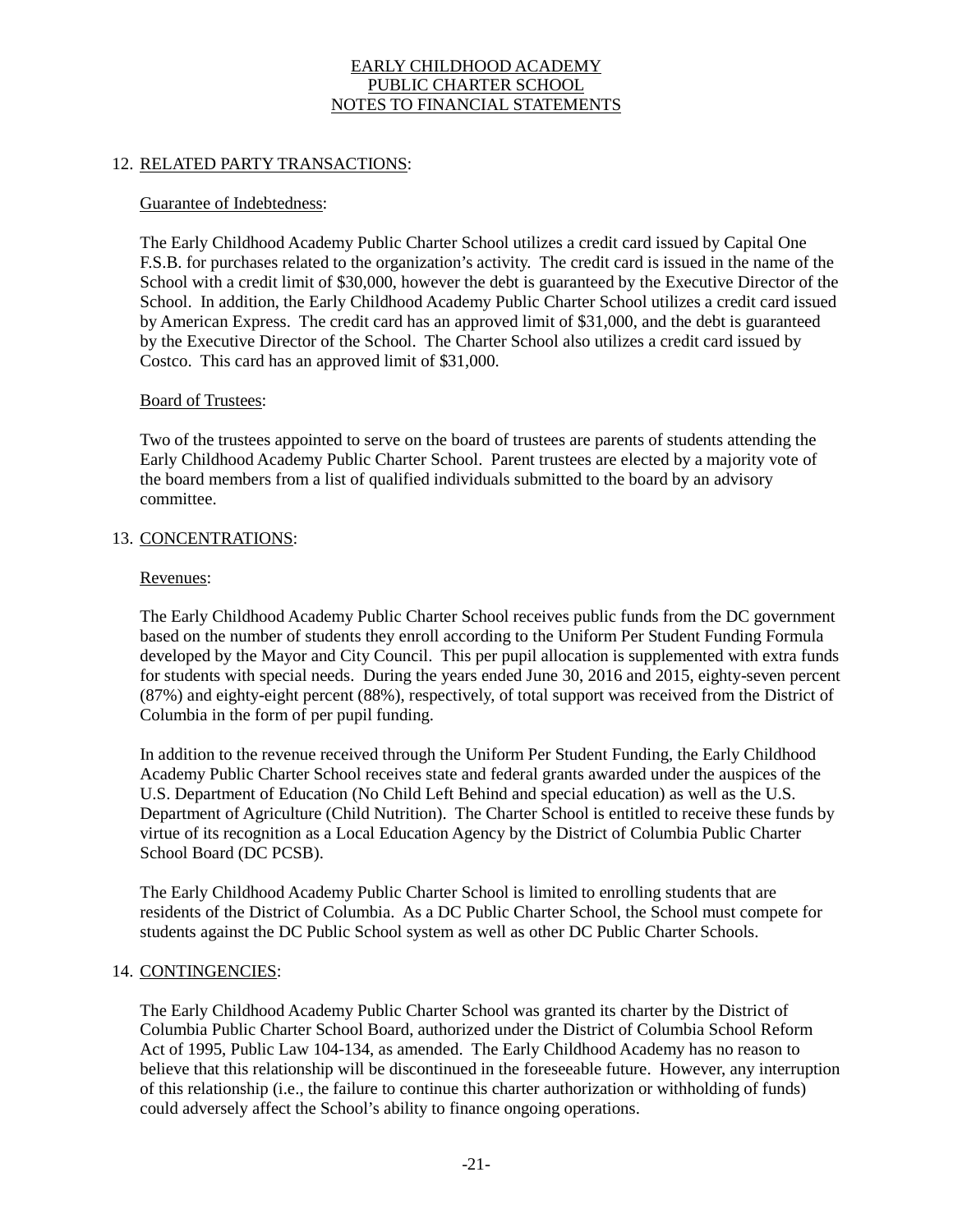#### 18. EMPLOYEE BENEFITS:

The cost of fringe benefits incurred consisted of the following:

|                                    | June 30, 2016 | June 30, 2015 |
|------------------------------------|---------------|---------------|
| Social Security/Medicare           | \$<br>188,205 | \$<br>182,982 |
| <b>Health and Dental Insurance</b> | 172,413       | 134,371       |
| Retirement                         | 81,976        | 68,630        |
| Life                               | 4,042         | 3,858         |
| Disability                         | 19,352        | 18,569        |
| Unemployment                       | 26,469        | 32,856        |
| <b>Workers Compensation</b>        | 17,774        | 15,408        |
| De Minimis                         | 9,430         | 13,937        |
| <b>Benefit Fees</b>                | 3,935         | 5,150         |
| Total                              | \$<br>523.596 | 475.7         |

#### Flexible Benefits Plan:

The Early Childhood Academy Public Charter School adopted a Section 125 Flexible Benefits Plan (Cafeteria Plan). Under this plan, employees are permitted to use pre-tax benefit dollars through payroll deduction to pay for health and dental insurance premiums and dependent childcare.

#### Transportation Plan:

The Early Childhood Academy Public Charter School adopted a Section 132(f) Commuter Expense Reimbursement Plan. Under this plan, employees receive reimbursement for commuting to and from work on a tax favored (pre-tax) basis. The Charter School reimburses for commuter vehicle expense and transit passes.

#### 19. RETIREMENT PLAN:

#### 403(b) Retirement Plan:

The Early Childhood Academy Public Charter School provides pension benefits for its employees through a defined contribution 403(b) retirement plan which is currently administered by Principal Financial Group. In a defined contribution plan, benefits depend solely on amounts contributed to the plan plus investment earnings. Provisions of the plan allow for employees to contribute up to the statutory limits set by the Internal Revenue Code. On the plan effective date, which was September 1, 2007, all current employees were eligible to participate in the retirement plan. All future employees will be eligible to participate upon hiring. Plan provisions call for a dollar for dollar match up to six percent (6%). Plan provisions and contribution requirements are established and may be amended by the board members of the School. There is no unfunded past service liability. The amount of employer contributions for the years ended June 30, 2016 and 2015 were \$67,066 and \$59,071, respectively.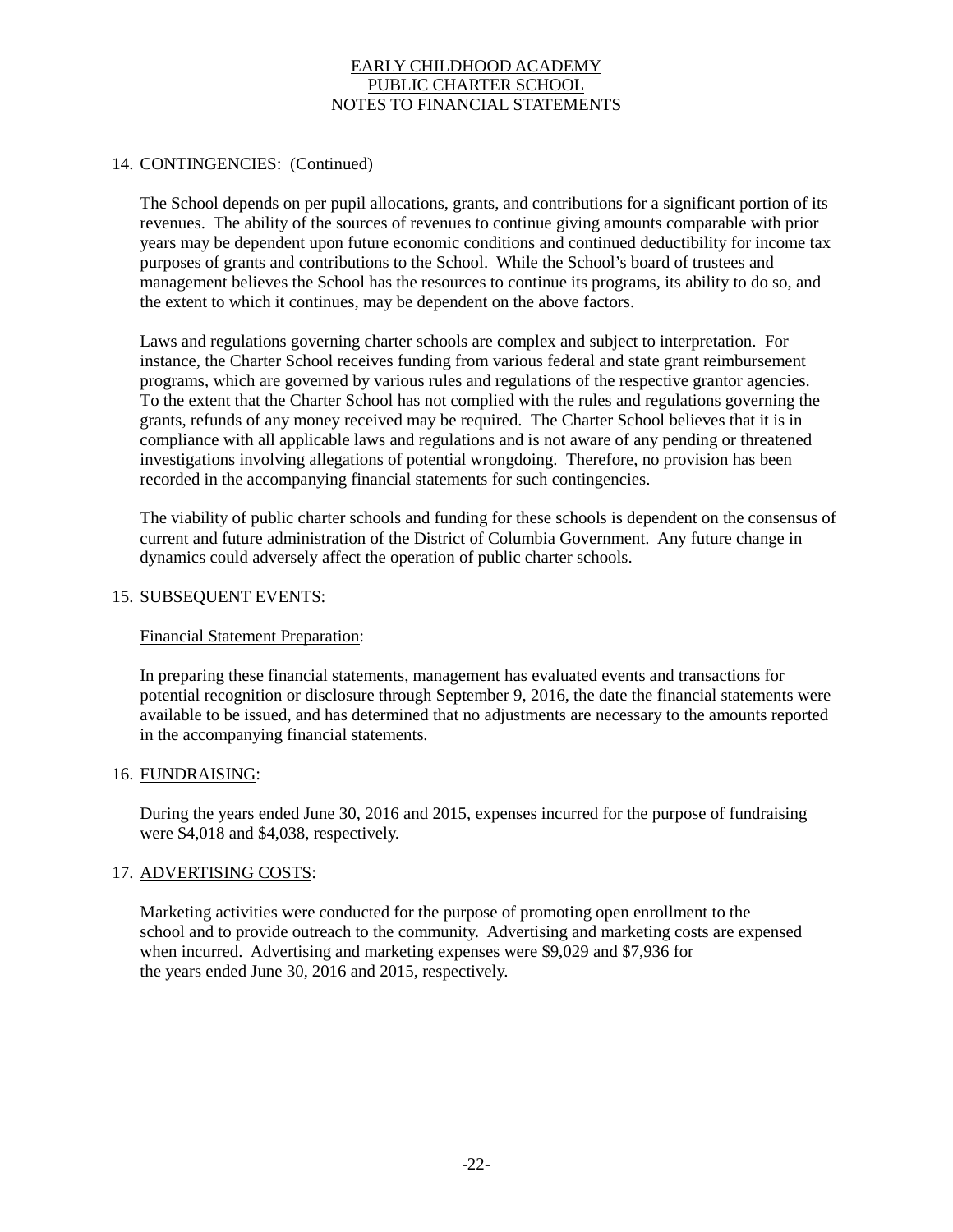#### 19. RETIREMENT PLAN: (Continued)

#### Teachers Retirement Plan:

As authorized by the Title 38 of the Code of the District of Columbia, teachers of the DC Public School System may participate in a defined benefit plan named the "Teacher's Retirement Plan". The District of Columbia Retirement Board (DCRB) is responsible for paying benefits attributable to teacher service.

An employee may elect to remain in the Teacher's Retirement Plan if that individual leaves employment with the District of Columbia Public School system and becomes an employee of a DC Public Charter School provided the election is made within 60 days of departure. To remain in the plan, the teacher must make the required employee retirement contributions and the school must make the match contributions that the District Government would have made to the plan. Employee contributions of 7% of annual salary are required to be made on a pre-tax basis to the plan. The amount of employer contributions for the years ended June 30, 2016 and 2015, was \$14,910 and \$9,559, respectively.

#### 20. OCCUPANCY COST

The cost of occupancy for the years ended June 30, 2016 and 2015 consisted of the following:

|                                     | June 30, 2016        | June 30, 2015 |
|-------------------------------------|----------------------|---------------|
| Rent                                | \$<br>400,937        | \$<br>384,093 |
| <b>Utilities</b>                    | 38,683               | 33,192        |
| <b>Security Monitoring</b>          | 2,165                | 485           |
| <b>Cleaning Supplies</b>            | 11,472               | 12,634        |
| <b>Building Repairs</b>             | 6,736                | 5,280         |
| Depreciation                        | 5,171                | 7,037         |
| <b>Contracted Building Services</b> | 74,218               | 71,058        |
| Total                               | \$<br><u>539,382</u> | 513.779       |

#### 21. OTHER MATTERS

On April 25, 2016, the Charter School signed a letter of intent related to a lease-to-own agreement for the building and land located at 885 Barnaby Street, SE. Rent Commencement is schedule to commence on June 1, 2018 for the period of twenty-two (22) years. Rent during the initial lease period is \$57,500 per month. This rate will escalate by the same percentage increase as the facilities allowance is increased and will take effect the first rental period following receipt by the Charter School of the increased amount of funding. At rent commencement the Charter School will be responsible for real estate taxes, property insurance, utilities and operating expenses. As of June 30, 2016, the Charter School paid \$50,000 for pre-development costs. The Charter School may elect not to purchase the property and as a result the rental rate would be adjusted at the 11th year of the lease term to the then market rate.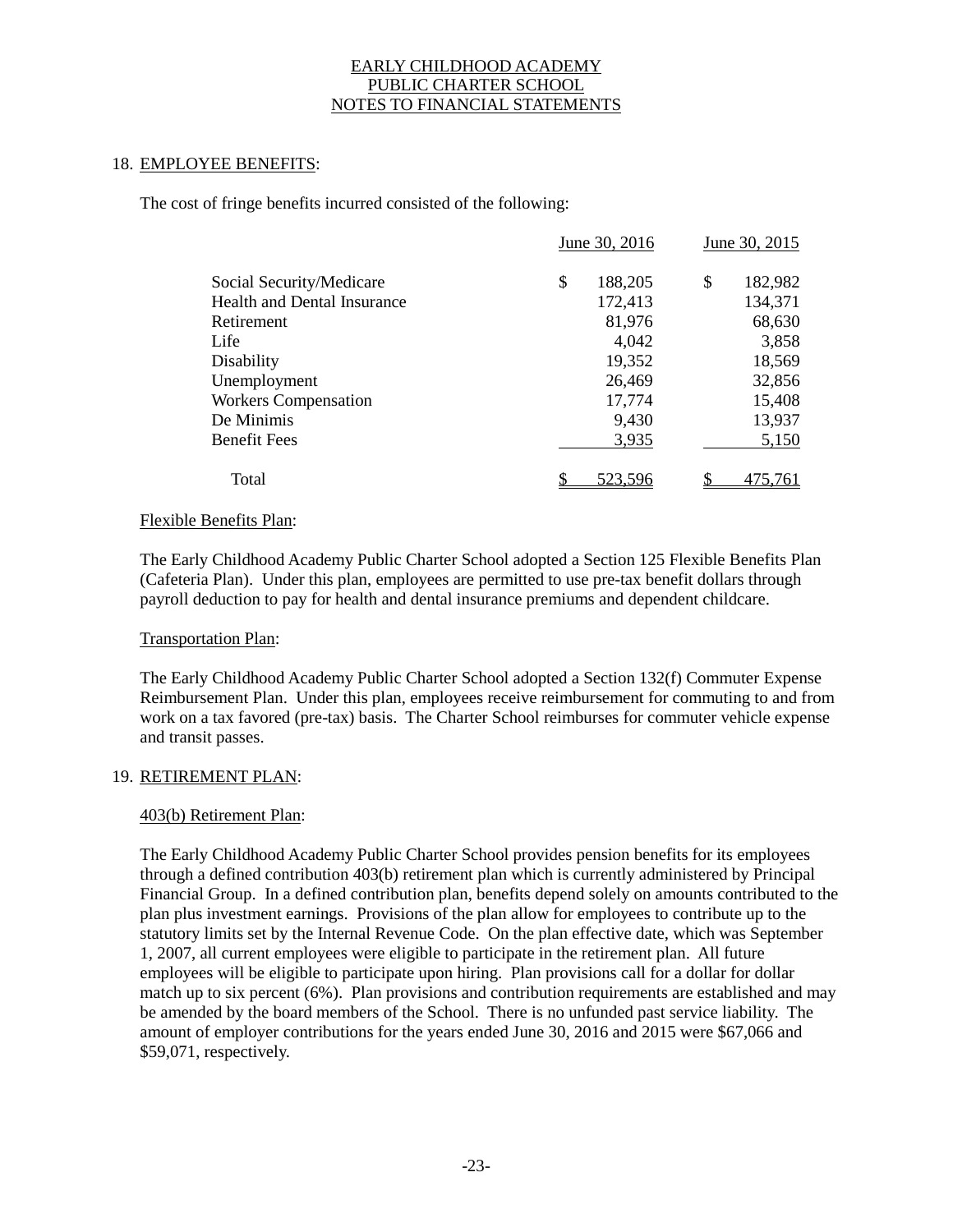#### EARLY CHILDHOOD ACADEMY PUBLIC CHARTER SCHOOL COMPARATIVE STATEMENTS OF FUNCTIONAL EXPENSES FOR THE YEARS ENDED JUNE 30, 2016 AND 2015

|                                                  | June 30, 2016 |           |               |                         |               |                               | June 30, 2015 |             |                           |           |              |                         |              |                               |               |             |
|--------------------------------------------------|---------------|-----------|---------------|-------------------------|---------------|-------------------------------|---------------|-------------|---------------------------|-----------|--------------|-------------------------|--------------|-------------------------------|---------------|-------------|
|                                                  |               | Total     |               | Educational<br>Services |               | General and<br>Administrative |               | Fundraising |                           | Total     |              | Educational<br>Services |              | General and<br>Administrative |               | Fundraising |
| Personnel, Salaries and Benefits:                |               |           |               |                         |               |                               |               |             |                           |           |              |                         |              |                               |               |             |
| Principal/Executive Salaries                     | $\mathcal{S}$ | 273,602   | $\mathbb{S}$  | 215,924                 | \$            | 54,942                        | $\mathcal{S}$ | 2,736       | $\boldsymbol{\mathsf{S}}$ | 273,284   | $\mathbb{S}$ | 215,649                 | \$           | 54,902                        | $\mathcal{S}$ | 2,733       |
| Teachers' Salaries                               |               | 925,031   |               | 919,071                 |               | 5,960                         |               |             |                           | 995,766   |              | 988,171                 |              | 7,595                         |               |             |
| Teachers' Aides/Assistants' Salaries             |               | 440,896   |               | 440,896                 |               |                               |               |             |                           | 370,140   |              | 370,140                 |              |                               |               |             |
| <b>Other Educational Professional Salaries</b>   |               | 233,182   |               | 209,864                 |               | 23,318                        |               |             |                           | 181,179   |              | 163,801                 |              | 17,378                        |               |             |
| <b>Substitute Teacher Salaries</b>               |               | 753       |               | 753                     |               |                               |               |             |                           | 21,000    |              | 21,000                  |              |                               |               |             |
| <b>Clerical Salaries</b>                         |               | 155,225   |               | 155,225                 |               |                               |               |             |                           | 102,488   |              | 102,488                 |              |                               |               |             |
| <b>Custodial/Food Service Staff</b>              |               | 105,145   |               | 86,472                  |               | 18,673                        |               |             |                           | 98,361    |              | 80,382                  |              | 17,979                        |               |             |
| <b>Before and After Care Salaries</b>            |               | 178,991   |               | 178,991                 |               |                               |               |             |                           | 184,889   |              | 184,889                 |              |                               |               |             |
| <b>Business Operation Salaries</b>               |               | 280,990   |               | 109,071                 |               | 171,919                       |               |             |                           | 302,349   |              | 128,671                 |              | 173,678                       |               |             |
| <b>Employee Benefits</b>                         |               | 308,922   |               | 275,866                 |               | 32,730                        |               | 326         |                           | 259,923   |              | 231,740                 |              | 27,902                        |               | 281         |
| <b>Payroll Taxes</b>                             |               | 214,674   |               | 191,703                 |               | 22,745                        |               | 226         |                           | 215,838   |              | 192,435                 |              | 23,170                        |               | 233         |
| <b>Staff Development Costs</b>                   |               | 55,596    |               | 49,699                  |               | 5,897                         |               |             |                           | 73,385    |              | 67,863                  |              | 5,522                         |               |             |
| Total Personnel, Salaries and Benefits           |               | 3,173,007 |               | 2,833,535               |               | 336,184                       |               | 3,288       |                           | 3,078,602 |              | 2,747,229               |              | 328,126                       |               | 3,247       |
| Direct Student Costs:                            |               |           |               |                         |               |                               |               |             |                           |           |              |                         |              |                               |               |             |
| Food Service                                     | $\mathcal{S}$ | 251,973   | $\mathcal{S}$ | 251,973                 | $\mathcal{S}$ |                               | $\mathbb{S}$  |             | $\mathbb{S}$              | 229,061   | $\mathbb{S}$ | 229,061                 | \$           |                               | $\mathcal{S}$ |             |
| <b>Student Supplies and Materials</b>            |               | 116,353   |               | 116,353                 |               |                               |               |             |                           | 127,522   |              | 127,522                 |              |                               |               |             |
| <b>Contracted Instructional/Student Services</b> |               | 143,073   |               | 143,073                 |               |                               |               |             |                           | 139,819   |              | 139,819                 |              |                               |               |             |
| Transportation                                   |               | 33,435    |               | 33,435                  |               |                               |               |             |                           | 29,930    |              | 29,930                  |              |                               |               |             |
| <b>Other Student Costs</b>                       |               | 23,987    |               | 23,987                  |               |                               |               |             |                           | 19,038    |              | 19,038                  |              |                               |               |             |
| <b>Total Direct Student Costs</b>                |               | 568,821   |               | 568,821                 |               |                               |               |             |                           | 545,370   |              | 545,370                 |              |                               |               |             |
| <b>Occupancy Costs:</b>                          |               |           |               |                         |               |                               |               |             |                           |           |              |                         |              |                               |               |             |
| Rent                                             | $\mathbb{S}$  | 400,937   | $\mathbb{S}$  | 358,035                 | $\mathbb{S}$  | 42,479                        | $\mathbb{S}$  | 423         | $\mathbb{S}$              | 384,093   | $\mathbb{S}$ | 342,446                 | $\mathbb{S}$ | 41,232                        | $\mathcal{S}$ | 415         |
| <b>Utilities</b>                                 |               | 40,848    |               | 36,476                  |               | 4,329                         |               | 43          |                           | 33,677    |              | 30,025                  |              | 3,616                         |               | 36          |
| <b>Cleaning and Maintenance</b>                  |               | 18,208    |               | 16,260                  |               | 1,929                         |               | 19          |                           | 17,914    |              | 15,972                  |              | 1,923                         |               | 19          |
| Depreciation                                     |               | 5,171     |               | 4,618                   |               | 548                           |               | 5           |                           | 7,037     |              | 6,274                   |              | 755                           |               | 8           |
| <b>Contracted Building Services</b>              |               | 74,218    |               | 66,276                  |               | 7,863                         |               | 79          |                           | 71,058    |              | 63,353                  |              | 7,628                         |               | 77          |
| <b>Total Occupancy Costs</b>                     |               | 539,382   |               | 481,665                 |               | 57,148                        |               | 569         |                           | 513,779   |              | 458,070                 |              | 55,154                        |               | 555         |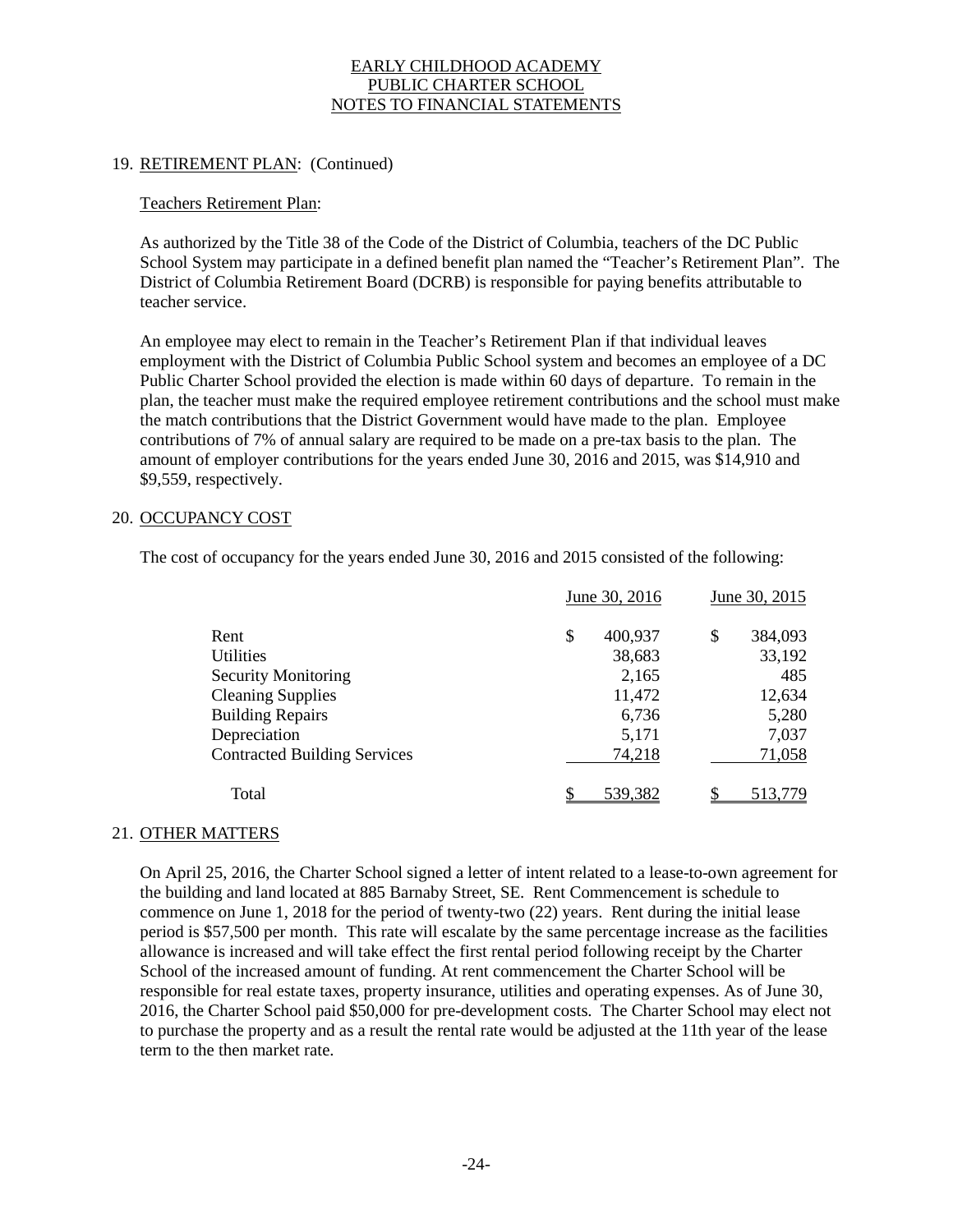## EARLY CHILDHOOD ACADEMY PUBLIC CHARTER SCHOOL COMPARATIVE STATEMENTS OF FUNCTIONAL EXPENSES FOR THE YEARS ENDED JUNE 30, 2016 AND 2015

|                                         | June 30, 2016             |           |               |                         |               | June 30, 2015                 |               |             |                           |           |              |                         |               |                               |                         |                |
|-----------------------------------------|---------------------------|-----------|---------------|-------------------------|---------------|-------------------------------|---------------|-------------|---------------------------|-----------|--------------|-------------------------|---------------|-------------------------------|-------------------------|----------------|
|                                         |                           | Total     |               | Educational<br>Services |               | General and<br>Administrative |               | Fundraising |                           | Total     |              | Educational<br>Services |               | General and<br>Administrative |                         | Fundraising    |
| Office Expenses:                        |                           |           |               |                         |               |                               |               |             |                           |           |              |                         |               |                               |                         |                |
| <b>Office Supplies and Materials</b>    | $\mathbb{S}$              | 10,535    | $\mathcal{S}$ | 9,409                   | $\mathcal{S}$ | 1,115                         | $\mathcal{S}$ | 11          | $\boldsymbol{\mathsf{S}}$ | 13,389    | \$           | 11,938                  | $\mathcal{S}$ | 1,437                         | $\sqrt[6]{\frac{1}{2}}$ | 14             |
| Consulting                              |                           | 95,647    |               | 84,244                  |               | 11,403                        |               |             |                           | 6,239     |              | 3,485                   |               | 2,750                         |                         |                |
| <b>Equipment Rental and Maintenance</b> |                           | 376       |               | 335                     |               | 41                            |               |             |                           | 1,128     |              | 1,006                   |               | 121                           |                         |                |
| Telecommunications                      |                           | 34,964    |               | 31,223                  |               | 3,704                         |               | 37          |                           | 39,749    |              | 35,439                  |               | 4,267                         |                         | 43             |
| Postage and Shipping                    |                           | 418       |               | 374                     |               | 44                            |               |             |                           | 1,306     |              | 1,165                   |               | 140                           |                         |                |
| Printing and Copying                    |                           | 9,192     |               | 8,207                   |               | 975                           |               | 10          |                           | 10,261    |              | 9,148                   |               | 1,102                         |                         | 11             |
| Marketing and Promotion                 |                           | 9,029     |               | 9,029                   |               |                               |               |             |                           | 7,936     |              | 7,936                   |               |                               |                         |                |
| <b>Total Office Expenses</b>            |                           | 160,161   |               | 142,821                 |               | 17,282                        |               | 58          |                           | 80,008    |              | 70,117                  |               | 9,817                         |                         | 74             |
| General Expenses:                       |                           |           |               |                         |               |                               |               |             |                           |           |              |                         |               |                               |                         |                |
| Insurance                               | $\boldsymbol{\mathsf{S}}$ | 19,608    | $\mathbb{S}$  | 17,529                  | $\mathbb{S}$  | 2,079                         | $\mathcal{S}$ |             | $\boldsymbol{\mathsf{S}}$ | 19,029    | $\mathbb{S}$ | 16,966                  | $\mathbb{S}$  | 2,042                         | $\sqrt[6]{\frac{1}{2}}$ | 21             |
| Licenses and Fees                       |                           | 2,289     |               | 2,044                   |               | 243                           |               | 2           |                           | 1,389     |              | 1,238                   |               | 149                           |                         | $\overline{2}$ |
| Accounting and Legal Services           |                           | 23,888    |               |                         |               | 23,888                        |               |             |                           | 19,790    |              | 17,645                  |               | 2,124                         |                         | 21             |
| Payroll Service Fees                    |                           | 18,005    |               | 16,079                  |               | 1,907                         |               | 19          |                           | 14,843    |              | 13,234                  |               | 1,593                         |                         | 16             |
| <b>Administrative Fees</b>              |                           | 49,676    |               | 44,407                  |               | 5,269                         |               |             |                           | 49,825    |              | 44,471                  |               | 5,354                         |                         |                |
| Depreciation                            |                           | 65,817    |               | 58,774                  |               | 6,973                         |               | 70          |                           | 73,557    |              | 65,582                  |               | 7,896                         |                         | 79             |
| Dues and Subscriptions                  |                           | 16,791    |               | 15,010                  |               | 1,781                         |               |             |                           | 14,724    |              | 13,127                  |               | 1,581                         |                         | 16             |
| Office Expense                          |                           | 10,859    |               | 9,697                   |               | 1,150                         |               | 12          |                           | 6,313     |              | 5,628                   |               | 678                           |                         | $\mathbf{r}$   |
| <b>Total General Expenses</b>           |                           | 206,933   |               | 163,540                 |               | 43,290                        |               | 103         |                           | 199,470   |              | 177,891                 |               | 21,417                        |                         | 162            |
| TOTAL FUNCTIONAL EXPENSES               |                           | 4,648,304 |               | 4,190,382               |               | 453,904                       |               | 4,018       | \$                        | 4,417,229 |              | \$3,998,677             |               | 414,514                       |                         | 4,038          |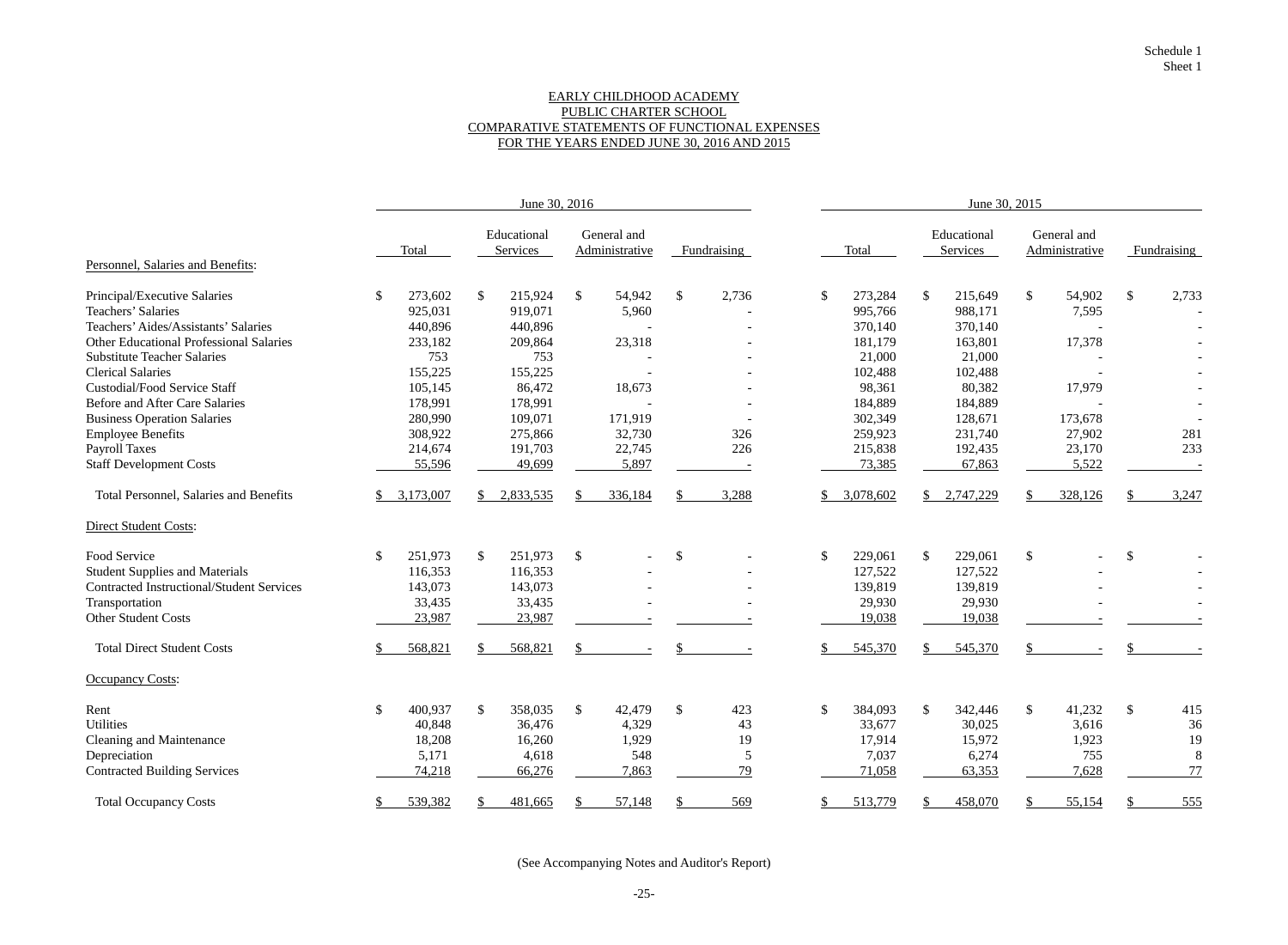#### EARLY CHILDHOOD ACADEMY PUBLIC CHARTER SCHOOL COMPARATIVE SCHEDULES OF AVERAGE COST PER STUDENT FOR THE YEARS ENDED JUNE 30, 2016 AND 2015

#### June 30, 2016

|                            | <b>Total Cost</b> | <b>Average Cost</b><br>Per Student |        |  |  |  |  |
|----------------------------|-------------------|------------------------------------|--------|--|--|--|--|
| Instructional              | 3,708,717<br>S.   | S                                  | 14,210 |  |  |  |  |
| <b>Occupancy Cost</b>      | 539,382           |                                    | 2,067  |  |  |  |  |
| General and Administrative | 396,756           |                                    | 1,520  |  |  |  |  |
| Fundraising                | 3,449             |                                    | 13     |  |  |  |  |
| Total                      | 4.648.304         |                                    | '.810  |  |  |  |  |

The above is the average per student cost for the year ended June 30, 2016, and is based on a full time equivalent (FTE) enrollment of 261 students.

#### June 30, 2015

|                            | <b>Total Cost</b> | <b>Average Cost</b><br>Per Student |        |  |  |  |
|----------------------------|-------------------|------------------------------------|--------|--|--|--|
| Instructional              | 3,540,607<br>S    | S                                  | 13,670 |  |  |  |
| <b>Occupancy Cost</b>      | 513,779           |                                    | 1,984  |  |  |  |
| General and Administrative | 359,360           |                                    | 1,387  |  |  |  |
| Fundraising                | 3,483             |                                    | 13     |  |  |  |
| Total                      | 4,417,229         |                                    | .7.054 |  |  |  |

The above is the average per student cost for the year ended June 30, 2015, and is based on a full time equivalent (FTE) enrollment of 259 students.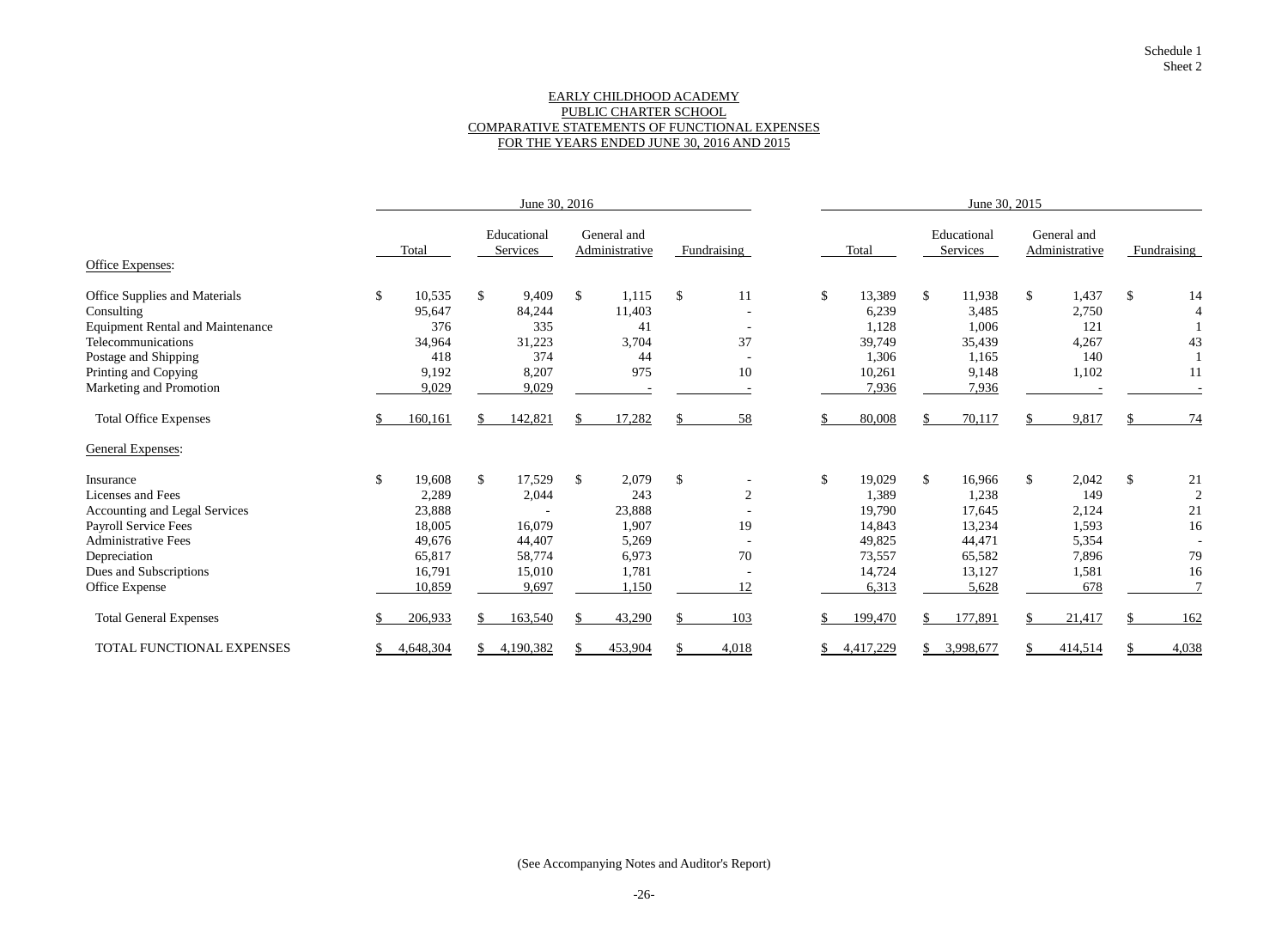Board of Trustees Early Childhood Academy Public Charter School 4025 9th Street, SE Washington, DC 20032

## INDEPENDENT AUDITOR'S REPORT ON INTERNAL CONTROL OVER FINANCIAL REPORTING AND ON COMPLIANCE AND OTHER MATTERS BASED ON AN AUDIT OF FINANCIAL STATEMENTS PERFORMED IN ACCORDANCE WITH *GOVERNMENT AUDITING STANDARDS*

We have audited, in accordance with auditing standards generally accepted in the United States of America and the standards applicable to financial audits contained in *Government Auditing Standards*, issued by the Comptroller General of the United States, the financial statements of the Early Childhood Academy Public Charter School (a nonprofit organization), which comprise the statement of financial position as of June 30, 2016, and the related statements of activities and cash flows for the year then ended, and the related notes to the financial statements, and have issued our report thereon dated September 9, 2016.

## *Internal Control Over Financial Reporting*

In planning and performing our audit of the financial statements, we considered the Early Childhood Academy Public Charter School's internal control over financial reporting (internal control) to determine the audit procedures that are appropriate in the circumstances for the purpose of expressing our opinion on the financial statements, but not for the purpose of expressing an opinion on the effectiveness of the Early Childhood Academy Public Charter School's internal control. Accordingly, we do not express an opinion on the effectiveness of the Early Childhood Academy Public Charter School's internal control.

A *deficiency in internal control* exists when the design or operation of a control does not allow management or employees, in the normal course of performing their assigned functions, to prevent, or detect and correct, misstatements on a timely basis. A *material weakness* is a deficiency, or a combination of deficiencies, in internal control, such that there is a reasonable possibility that a material misstatement of the entity's financial statements will not be prevented, or detected and corrected on a timely basis. A *significant deficiency* is a deficiency, or a combination of deficiencies, in internal control that is less severe than a material weakness, yet important enough to merit attention by those charged with governance.

Our consideration of internal control was for the limited purpose described in the first paragraph of this section and was not designed to identify all deficiencies in internal control that might be material weaknesses or significant deficiencies. Given these limitations, during our audit we did not identify any deficiencies in internal control that we consider to be material weaknesses. However, material weaknesses may exist that have not been identified.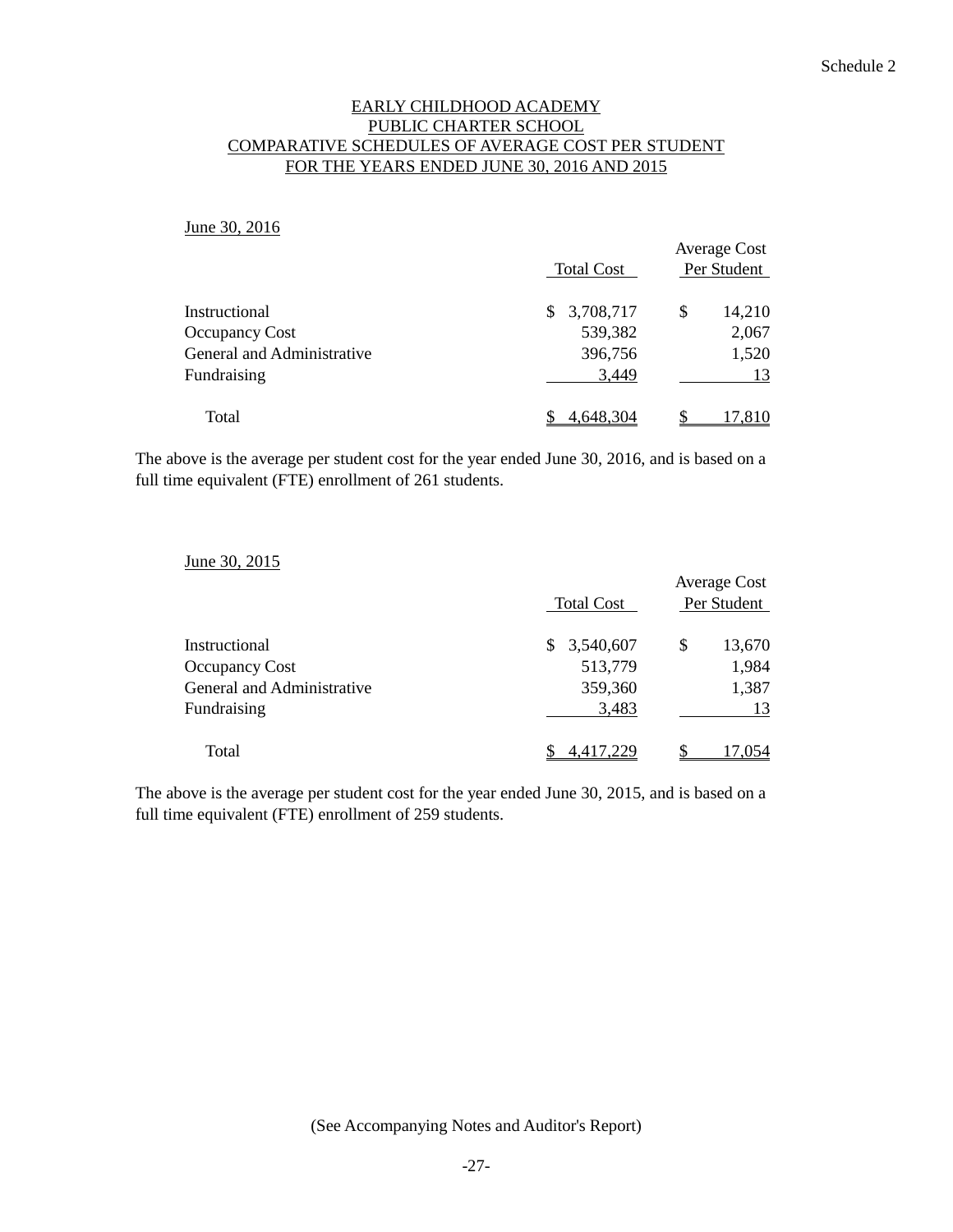## *Compliance and Other Matters*

As part of obtaining reasonable assurance about whether the Early Childhood Academy Public Charter School's financial statements are free from material misstatement, we performed tests of its compliance with certain provisions of laws, regulations, contracts and grant agreements, noncompliance with which could have a direct and material effect on the determination of financial statement amounts. However, providing an opinion on compliance with those provisions was not an objective of our audit and accordingly, we do not express such an opinion. The results of our tests disclosed no instances of noncompliance or other matters that are required to be reported under *Government Auditing Standards*.

## *Purpose of this Report*

The purpose of this report is solely to describe the scope of our testing of internal control and compliance and the results of that testing, and not to provide an opinion on the effectiveness of the entity's internal control or on compliance. This report is an integral part of an audit performed in accordance with *Government Auditing Standards* in considering the organization's internal control and compliance. Accordingly, this communication is not suitable for any other purpose.

> Kendall, Prebola and Jones Certified Public Accountants

Bedford, Pennsylvania September 9, 2016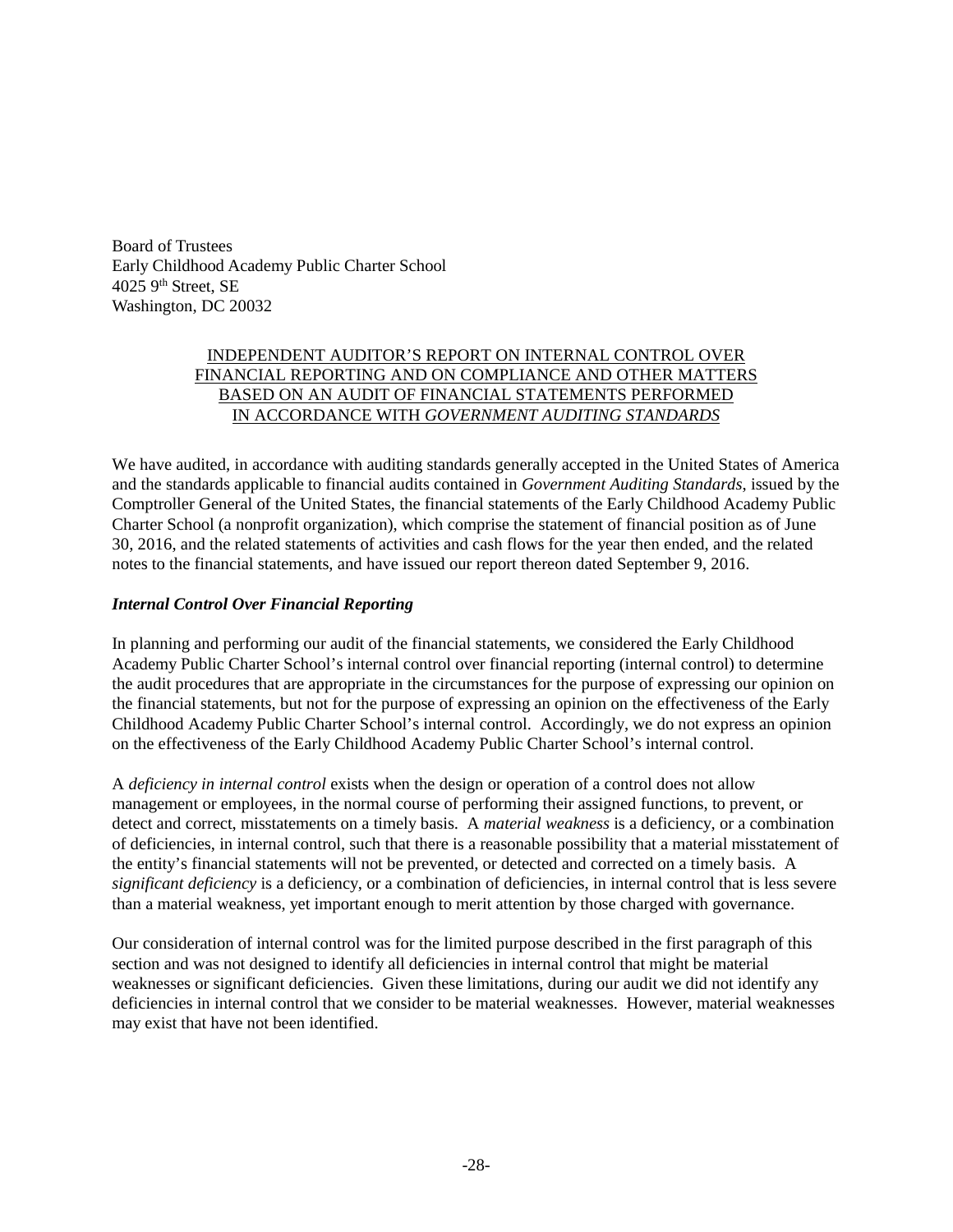## EARLY CHILDHOOD ACADEMY PUBLIC CHARTER SCHOOL SUMMARY SCHEDULE OF PRIOR AUDIT FINDINGS FOR THE YEAR ENDED JUNE 30, 2016

## FINDINGS - FINANCIAL STATEMENT AUDIT

There were no audit findings in the prior year.